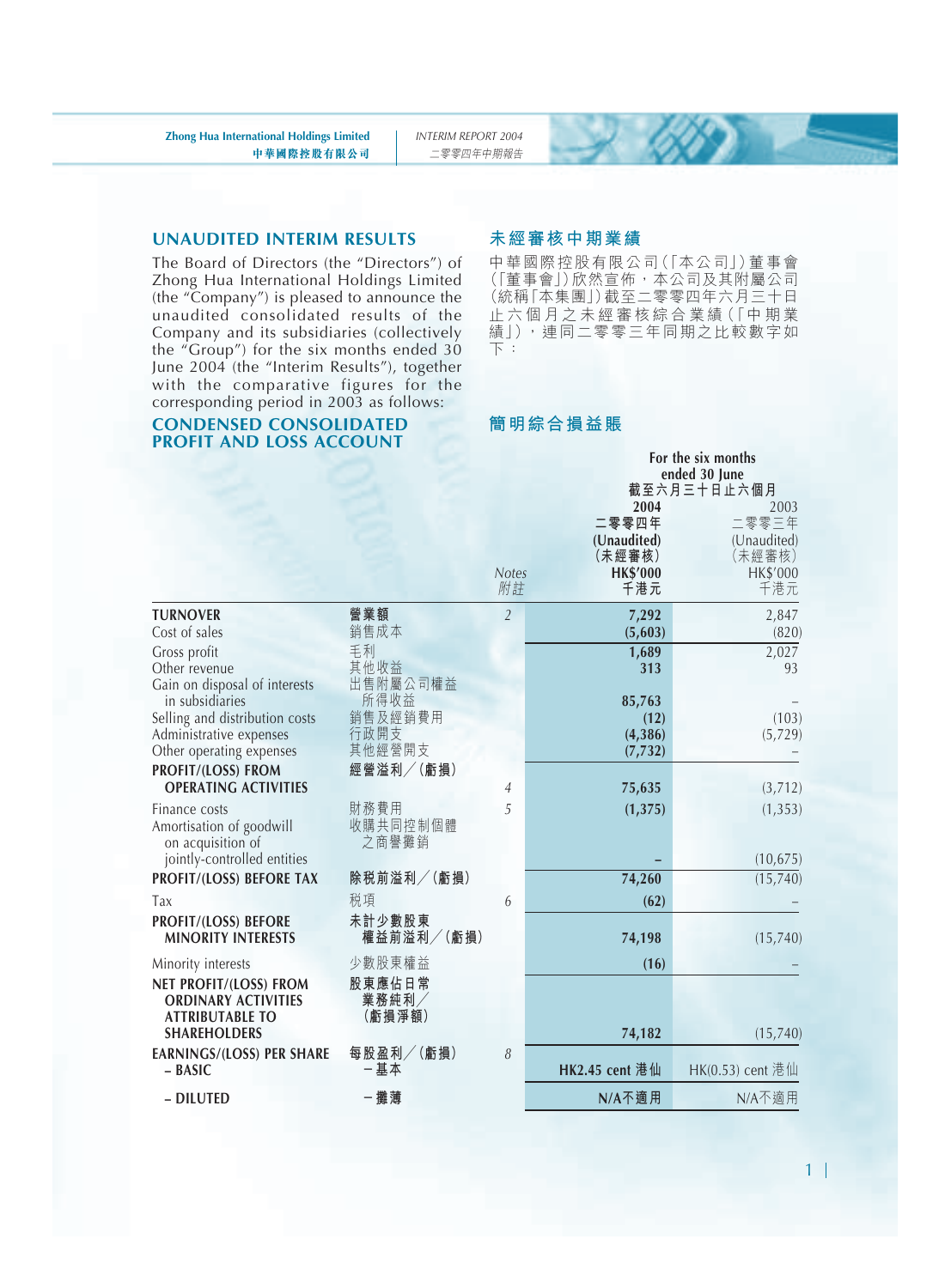**簡明綜合股權變動報表**

#### **CONDENSED CONSOLIDATED STATEMENT OF CHANGES IN EQUITY**

ХУ

|                                                                                               |                                         | <b>Issued</b><br>capital<br>已發行<br>股本<br><b>HK\$'000</b><br>千港元 | Share<br>premium<br>account<br>股份<br>溢價賬<br><b>HK\$'000</b><br>千港元 | Contributed<br>surplus<br>缴入盈餘<br><b>HK\$'000</b><br>千港元 | Investment<br>properties<br>revaluation<br>reserve<br>投資物業<br>重估儲備<br><b>HK\$'000</b><br>千港元 | Exchange<br>reserve<br>滙兑波動<br>儲備<br><b>HK\$'000</b><br>千港元 | Retained<br>profits/<br>fluctuation (accumulated<br>losses)<br>保留溢利/<br>(累計虧損)<br><b>HK\$'000</b><br>千港元 | Total<br>合計<br><b>HK\$'000</b><br>千港元 |
|-----------------------------------------------------------------------------------------------|-----------------------------------------|-----------------------------------------------------------------|--------------------------------------------------------------------|----------------------------------------------------------|----------------------------------------------------------------------------------------------|-------------------------------------------------------------|----------------------------------------------------------------------------------------------------------|---------------------------------------|
| Balance at 1 January 2004<br>Exchange adjustment on translation<br>of financial statements    | 於二零零四年一月一日之結餘<br>海外附屬公司財務報表<br>換算之匯兑調整  | 59,600                                                          | 220,002                                                            | 80,258                                                   | 40,964                                                                                       | 364                                                         | (45, 601)                                                                                                | 355,587                               |
| of overseas subsidiaries<br>Impairment of goodwill remaining eliminated                       | 仍於綜合累計虧損撤銷                              |                                                                 |                                                                    |                                                          |                                                                                              | (1)                                                         |                                                                                                          | (1)                                   |
| against consolidated accumulated losses                                                       | 之商譽減值                                   |                                                                 |                                                                    |                                                          |                                                                                              |                                                             | 7,000                                                                                                    | 7,000                                 |
| Issue of share capital                                                                        | 發行股本                                    | 9,288                                                           | 51,083                                                             |                                                          |                                                                                              |                                                             |                                                                                                          | 60,371                                |
| Profit for the period                                                                         | 期內溢利                                    |                                                                 |                                                                    |                                                          |                                                                                              |                                                             | 74,182                                                                                                   | 74,182                                |
| Balance at 30 June 2004                                                                       | 於二零零四年六月三十日之結餘                          |                                                                 |                                                                    |                                                          |                                                                                              |                                                             |                                                                                                          |                                       |
| (Unaudited)                                                                                   | (未經審核)                                  | 68,888                                                          | 271,085                                                            | 80,258                                                   | 40,964                                                                                       | 363                                                         | 35,581                                                                                                   | 497,139                               |
|                                                                                               |                                         | Issued<br>capital<br>已發行                                        | Share<br>premium<br>account<br>股份                                  | Contributed<br>surplus                                   | Investment<br>properties<br>revaluation<br>reserve<br>投資物業                                   | Exchange<br>fluctuation<br>reserve<br>滙兑波動                  | Retained<br>profits                                                                                      | Total                                 |
|                                                                                               |                                         | 股本                                                              | 溢價賬                                                                | 缴入盈餘                                                     | 重估儲備                                                                                         | 儲備                                                          | 保留溢利                                                                                                     | 合計                                    |
|                                                                                               |                                         | HK\$'000                                                        | <b>HK\$'000</b>                                                    | <b>HK\$'000</b>                                          | HK\$'000                                                                                     | <b>HK\$'000</b>                                             | <b>HK\$'000</b>                                                                                          | HK\$'000                              |
|                                                                                               |                                         | 千港元                                                             | 千港元                                                                | 千港元                                                      | 千港元                                                                                          | 千港元                                                         | 千港元                                                                                                      | 千港元                                   |
| Balance at 1 January 2003,<br>as previously reported<br>Effect of adoption of revised SSAP 12 | 於二零零三年一月一日之結餘<br>(如先前呈報)<br>採納經修訂會計實務準則 | 59,600                                                          | 220,002                                                            | 80,258                                                   | 55,461                                                                                       | 128                                                         | 78,970                                                                                                   | 494,419                               |
| "Income Taxes"                                                                                | 第12號「所得税」之影響                            |                                                                 |                                                                    |                                                          | (14, 497)                                                                                    |                                                             | 2,691                                                                                                    | (11, 806)                             |
| Balance at 1 January 2003, as restated<br>Loss for the period                                 | 於二零零三年一月一日之結餘<br>(經重列)<br>期內虧損          | 59,600                                                          | 220,002                                                            | 80,258<br>÷,                                             | 40,964                                                                                       | 128<br>$\hspace{1.0cm} - \hspace{1.0cm}$                    | 81,661<br>(15, 740)                                                                                      | 482,613<br>(15, 740)                  |
| Balance at 30 June 2003                                                                       | 於二零零三年六月三十日之結餘                          |                                                                 |                                                                    |                                                          |                                                                                              |                                                             |                                                                                                          |                                       |
| (Unaudited)                                                                                   | (未經審核)                                  | 59,600                                                          | 220,002                                                            | 80,258                                                   | 40,964                                                                                       | 128                                                         | 65,921                                                                                                   | 466,873                               |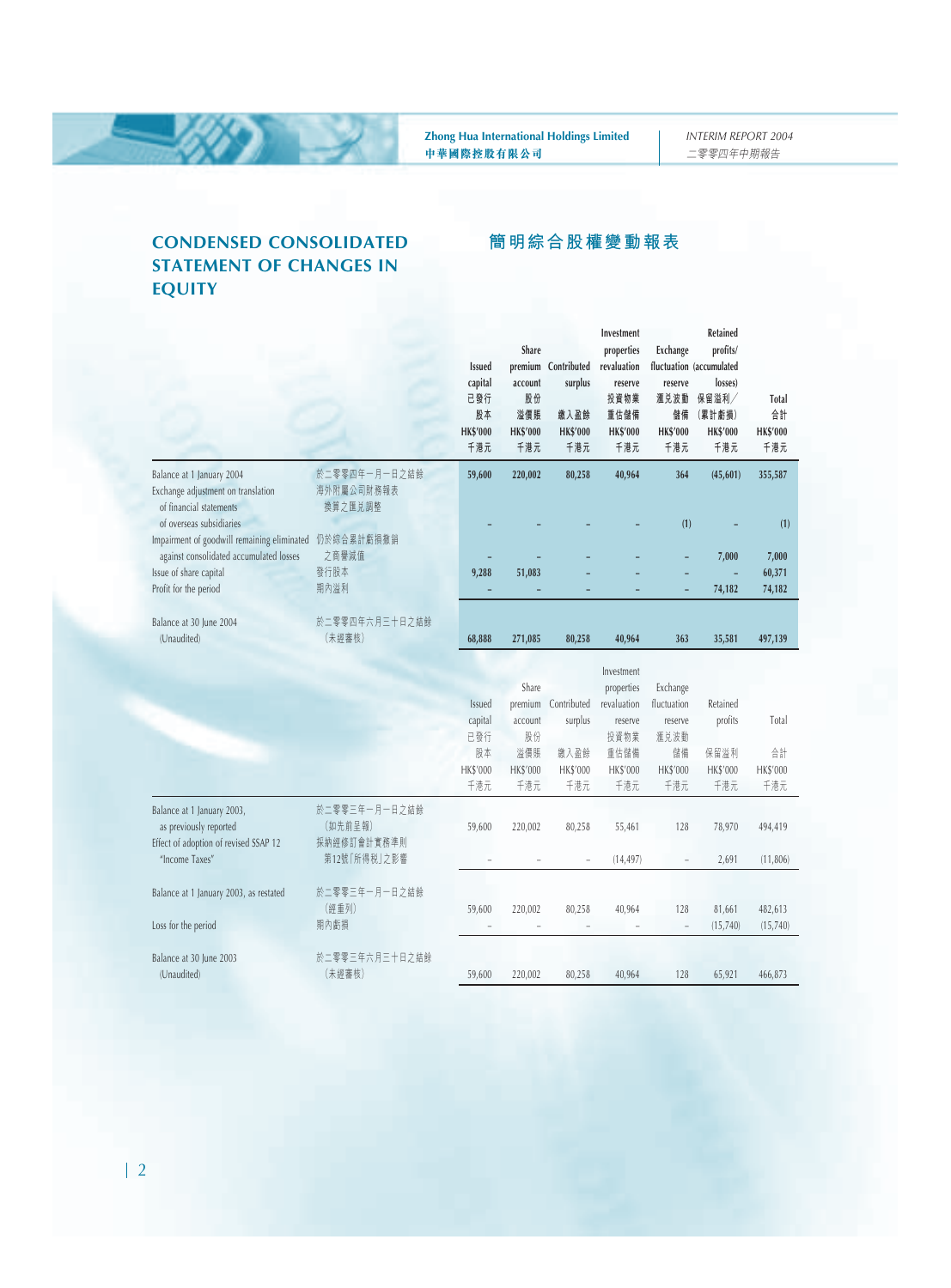**簡明綜合資產負債表**

#### **CONDENSED CONSOLIDATED BALANCE SHEET**

#### 31 December **30 June** 2003 **2004** 二零零三年 **二零零四年** 十二月 **六月三十日** 三十一日 **(Unaudited)** (Audited) **(未經審核)** (經審核) *Notes* **HK\$'000** HK\$'000 附註 **千港元** 千港元 **NON-CURRENT ASSETS 非流動資產** Fixed assets 固定資產 **136,969** 17,201 Investment properties 投資物業 **183,600** 183,600<br>Intangible assets 無形資產 **34,781** 35,682 **Intangible assets** 無形<br>Goodwill 35,682 Goodwill 商譽 **89,810** – Deferred tax assets 遞延稅項資產 **249** 249 Trade receivables 貿易應收款<br>Prepayment and 預付款項及 Prepayment and <br>
other receivable 其他應收款項 other receivable 其他應收款項 **43,789** 230,000<br>edged deposits 已抵押存款 772 553 Pledged deposits **497,883** 475,198 **CURRENT ASSETS** 流動資產<br>Trade receivables 貿易應收款項 Trade receivables 貿易應收款項 *9* **38,944** 11,869 Prepayments, deposits 預付款項、按金<br>and other receivables 其他應收款項 and other receivables 其他應收款項 **105,370** 70,680<br>ash and bank balances 現金及銀行結存 **101,853** 41,312 Cash and bank balances

#### 3

**246,167** 123,861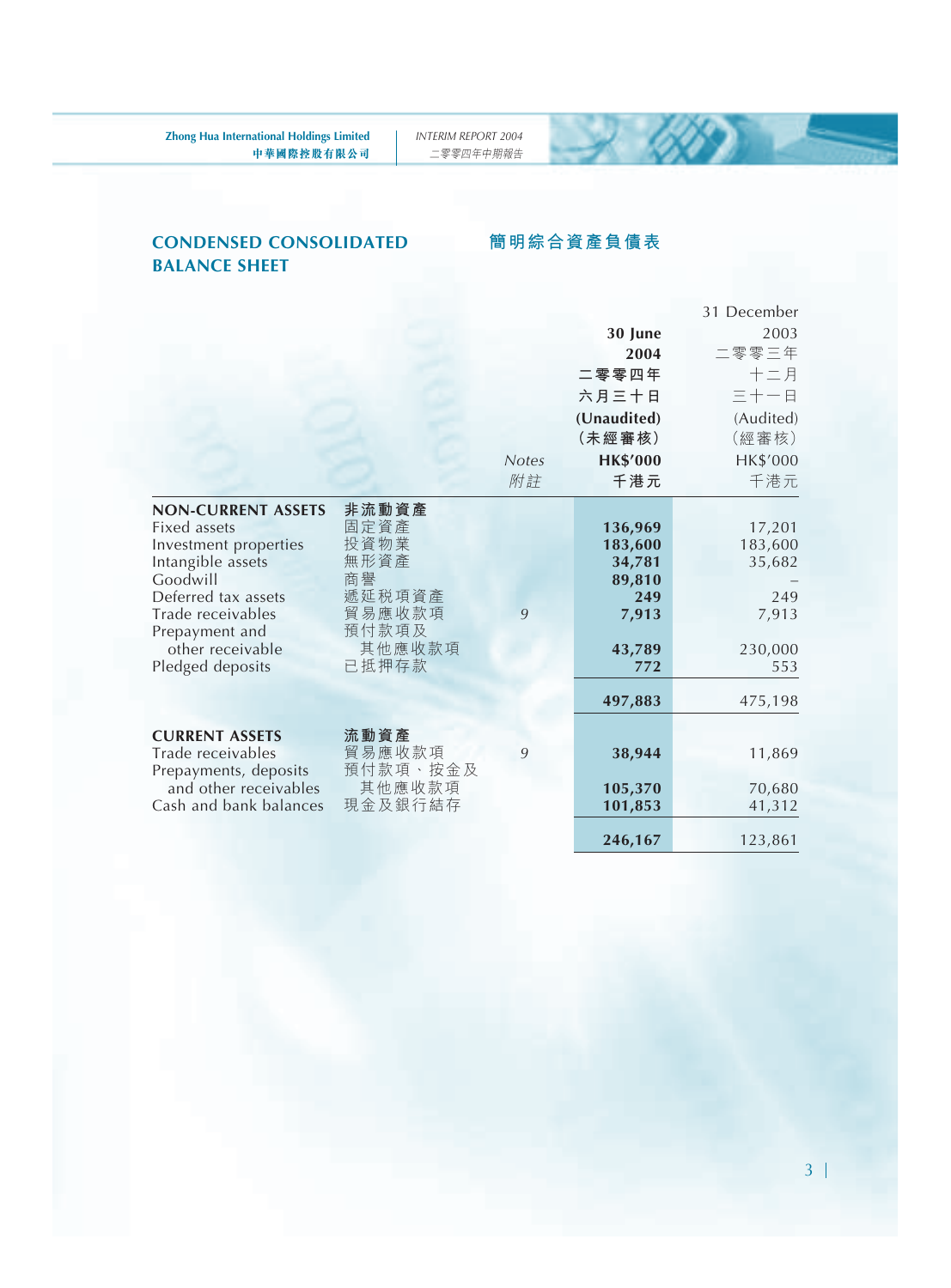#### **CONDENSED CONSOLIDATED BALANCE SHEET** *(Cont'd)*

#### **簡明綜合資產負債表(續)**

|                                           |                  |              |                    | 31 December |
|-------------------------------------------|------------------|--------------|--------------------|-------------|
|                                           |                  |              | 30 June            | 2003        |
|                                           |                  |              | 2004               | 二零零三年       |
|                                           |                  |              | 二零零四年              | $+ = 4$     |
|                                           |                  |              | 六月三十日              | 三十一日        |
|                                           |                  |              | (Unaudited)        | (Audited)   |
|                                           |                  |              | (未經審核)             | (經審核)       |
|                                           |                  | <b>Notes</b> | <b>HK\$'000</b>    | HK\$'000    |
|                                           |                  | 附註           | 千港元                | 千港元         |
| <b>CURRENT LIABILITIES</b>                | 流動負債             |              |                    |             |
| Trade payables                            | 貿易應付款項           | 10           | (34, 595)          | (34, 925)   |
| Tax payable                               | 應付税項             |              | (12, 858)          | (8,667)     |
| Other payables and                        | 其他應付款項及          |              |                    |             |
| accruals                                  | 應計負債             |              | (27, 542)          | (17, 950)   |
| Interest-bearing bank                     | 計息銀行貸款           |              |                    |             |
| loans<br>Finance lease payables           | 應付融資租賃款項         |              | (62, 361)<br>(467) | (8, 857)    |
| Deferred income                           | 遞延收入             |              | (40, 625)          | (22, 568)   |
|                                           |                  |              |                    |             |
|                                           |                  |              | (178, 448)         | (92, 967)   |
| <b>NET CURRENT ASSETS</b>                 | 流動資產淨額           |              | 67,719             | 30,894      |
|                                           |                  |              |                    |             |
| <b>TOTAL ASSETS LESS</b>                  | 總資產減             |              |                    |             |
| <b>CURRENT LIABILITIES</b>                | 流動負債             |              | 565,602            | 506,092     |
| <b>NON-CURRENT</b>                        | 非流動負債            |              |                    |             |
| <b>LIABILITIES</b>                        |                  |              |                    |             |
| Interest-bearing bank                     | 計息銀行貸款           |              |                    |             |
| loans                                     |                  |              | (29,708)           | (32, 188)   |
| Finance lease payables<br>Deferred income | 應付融資租賃款項<br>遞延收入 |              | (382)              | (103, 820)  |
| Deferred tax liabilities                  | 遞延税項負債           |              | (18, 697)          | (14, 497)   |
|                                           |                  |              |                    |             |
|                                           |                  |              | (48, 787)          | (150, 505)  |
| <b>MINORITY INTERESTS</b>                 | 少數股東權益           |              | (19, 676)          |             |
|                                           |                  |              | 497,139            | 355,587     |
|                                           |                  |              |                    |             |
| CAPITAL AND RESERVES 資本及儲備                |                  |              |                    |             |
| Issued capital                            | 已發行股本            |              | 68,888             | 59,600      |
| Reserves                                  | 儲備               |              | 428,251            | 295,987     |
|                                           |                  |              |                    |             |
|                                           |                  |              | 497,139            | 355,587     |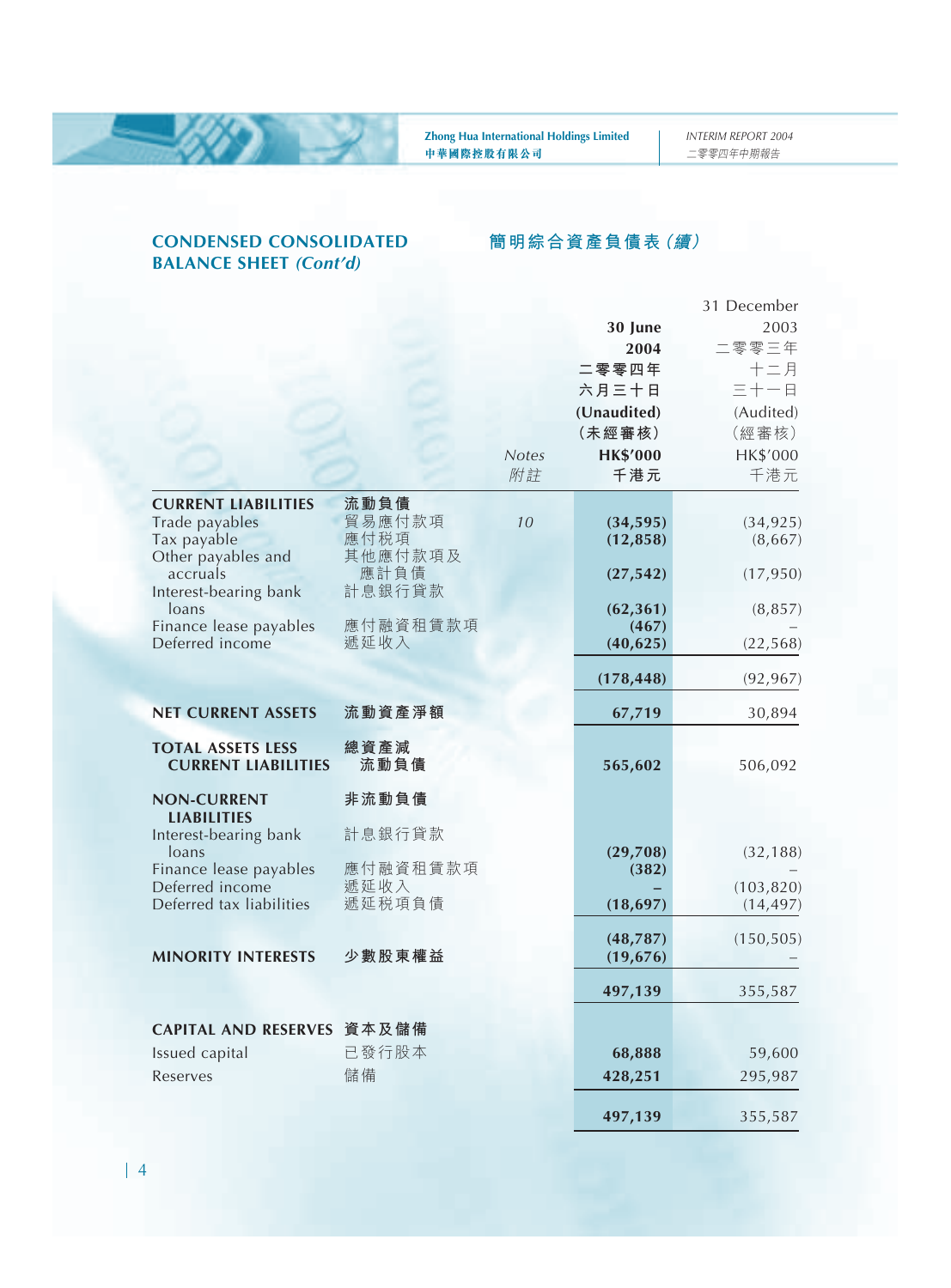**簡明綜合現金流量報表**

#### **CONDENSED CONSOLIDATED CASH FLOW STATEMENTS**

### **For the six months** For the six months **ended 30 June 2004** ended 30 June 2003 **截至二零零四年** 截至二零零三年 **六月三十日止六個月** 六月三十日止六個月 **(Unaudited)** (Unaudited) **(未經審核)** (未經審核) **HK\$'000** HK\$'000 **千港元** 千港元 NET CASH INFLOW FROM **經營業務之現金** OPERATING ACTIVITIES **流入淨額 202,022** 2,966 NET CASH INFLOW/(OUTFLOW ) **投資業務之現金** FROM INVESTING ACTIVITIES **流入/(流出)淨額 (136,195)** 128 NET CASH OUTFLOW FORM **融資活動之現金** FINANCING ACTIVITIES **流出淨額 (5,286)** (5,015) INCREASE/(DECREASE) IN CASH **現金及現金** AND CASH EQUIVALENTS **等值項目增加/(減少) 60,541** (1,921) CASH AND CASH EQUIVALENTS **期初之現金及** AT BEGINNING OF PERIOD **現金等值項目 41,312** 40,857 CASH AND CASH EQUIVALENTS **期終之現金及** AT END OF PERIOD **現金等值項目 101,853** 38,936 ANALYSIS OF BALANCES OF **現金及現金** CASH AND CASH **等值項目結餘** EQUIVALENTS **分析** Cash and bank balances 現金及銀行結存 **101,853** 38,936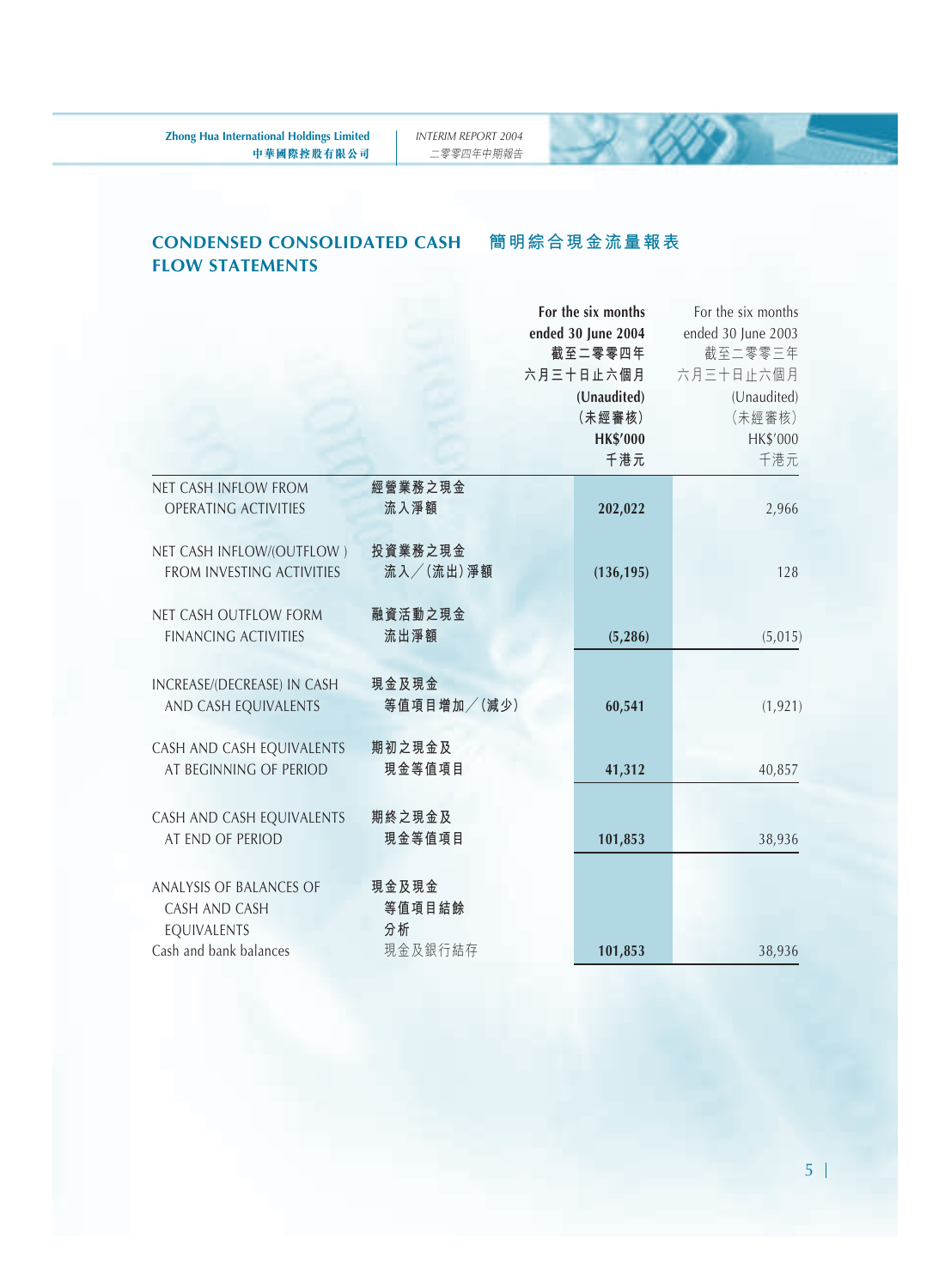#### **1. SIGNIFICANT ACCOUNTING POLICIES**

These unaudited condensed consolidated interim financial statements have been prepared in accordance with Statement of Standard Accounting Practice ("SSAP") 25 "Interim financial reporting" issued by the Hong Kong Institute of Certified Public Accountants and Appendix 16 of the Rules Governing the Listing of Securities in The Stock Exchange of Hong Kong Limited (the "Listing Rules").

The accounting policies and basis of preparation used in the preparation of these interim financial statements are consistent with those used in the Group's audited financial statements for the year ended 31 December 2003.

#### **2. TURNOVER**

Turnover for the six months ended 30 June 2004 (the "Period") represents the aggregate of gross rental income from investment properties and leasing of equipment, the sale of online English learning courses and income from provision of telecommunication and other related services, less any applicable turnover taxes.

Turnover for the six months ended 30 June 2003 represented the gross rental income and the sale of online English learning courses, less any applicable turnover taxes.

#### **1. 主要會計政策**

此等未經審核簡明綜合中期財務報表乃 按照香港會計師公會頒布之香港會計實 務準則(「會計實務準則」)第25號「中期 財務申報」及香港聯合交易所有限公司 證券上市規則(「上市規則」)附錄十六予 以編製。

此等中期財務報表所採用之會計政策及 編製基準與本集團截至二零零三年十二 月三十一日止年度之經審核財務報表所 採用的一致。

#### **2. 營業額**

截至二零零四年六月三十日止六個月 (「期間」)之營業額指來自投資物業及租 賃設備租金收入總額、銷售網上英語學 習課程及提供電訊與其他相關服務之收 入總額,減任何適用營業税。

截至二零零三年六月三十日止六個月之 營業額指租金收入總額及銷售網上英語 學習課程收入總額,減任何適用營業 稅。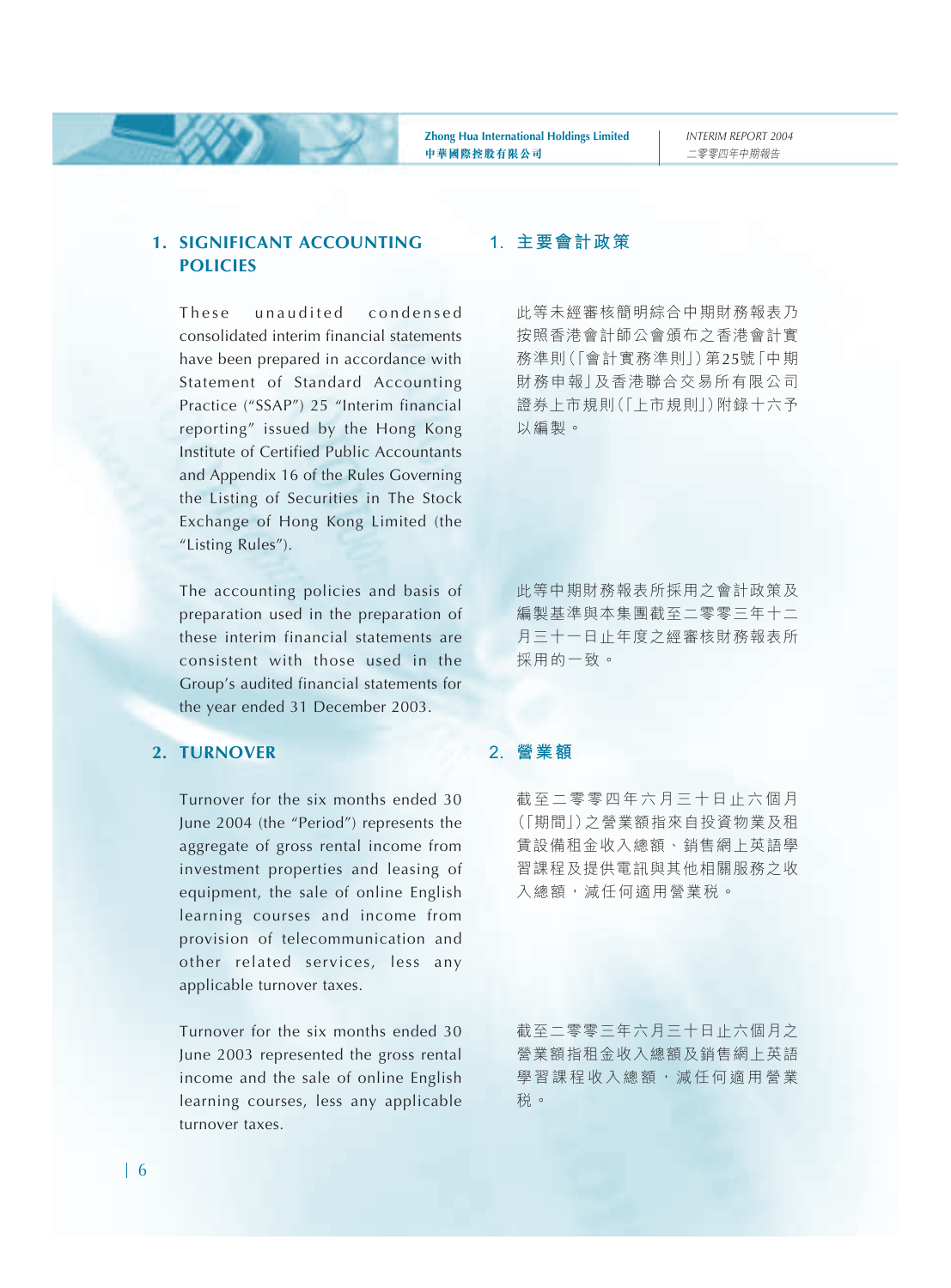# 3. SEGMENT INFORMATION **3. SEGMENT INFORMATION**

The following table presents revenue and results The following table presents revenue and results information for the Group's business segments. information for the Group's business segments.

# For the six months ended 30 June **For the six months ended 30 June**

(Unaudited) **(Unaudited)**

| 莖 |
|---|
| 殈 |
| 撇 |
| R |
| ო |

下表為本集團按業務分類呈列之有關收入及業績之資 下表為本集團按業務分類呈列之有關收入及業績之資<br>料。

## 截至六月三十日止六個月 **截至不月二十日上六個月**

(未經審核) **(未經審核)** **Sale and pre-sale Property Sale of online Leasing of Telecommunication and Software**

Sale of online

Property

Sale and pre-sale

Leasing of

Software

Telecommunication and

|                                                                               |                                |                       | 銷售及預售物業<br>of properties |                       | investment<br>物業投資  |                      | English learning courses<br>銷售網上英語學習課程 |                       | equipment<br>租賃設備    |                     | other related services<br>電訊及其他有關服務 |                       | licensing services<br>軟件特許服務 |                       | Corporate<br>公司       | Consolidated<br>綜   |                    |
|-------------------------------------------------------------------------------|--------------------------------|-----------------------|--------------------------|-----------------------|---------------------|----------------------|----------------------------------------|-----------------------|----------------------|---------------------|-------------------------------------|-----------------------|------------------------------|-----------------------|-----------------------|---------------------|--------------------|
|                                                                               |                                | 2004<br>三零零四年         | 一零零三年<br>2003            | 2004<br>三零四年          | 一零零三年<br>$2003$     | 主管参加工<br>2004        | 一零零三年<br>2003                          | 二零四零三年<br>2004        | 一零零三年<br>2003        | 2004<br>二零零四年       | 丰富参与<br>2003                        | 2004<br>三零零四年         | 一等零一年<br>2003                | 三零零四年<br>2004         | 二零零三年<br>2003         | 2004<br>二零零四年       | 一等三字一<br>2003      |
|                                                                               |                                | (Unaudited)<br>(未經書核) | (Unaudited)<br>(末短審核)    | (Unaudited)<br>(未經書核) | Unaudited<br>末翅 審核) | Unaudited)<br>(未經書核) | Unaudited<br>末短 審核)                    | (Unaudited)<br>(未經審核) | (Unaudited)<br>末短審核) | Unaudited<br>(未經審核) | Unaudited<br>末翅書核)                  | (Unaudited)<br>(未經審核) | (Unaudied)<br>末翅番核)          | (Unaudited)<br>(未经警核) | (Unaudited)<br>(末翅番核) | Unaudited<br>(未經書核) | Unaudited<br>末超審核) |
|                                                                               |                                | HK\$'000<br>千港元       | 千港元<br>HK\$'000          | HK\$'000<br>千港元       | 千港元<br>HK\$'000     | 千港元<br>HK\$'000      | 千港元<br>HK\$'000                        | HK\$'000<br>千港元       | 千港元<br>HK\$'000      | HK\$'000<br>千港元     | 千港元<br>HK\$'000                     | 千港元<br>HK\$'000       | 千港元<br>HK\$'000              | HK\$'000<br>千港元       | 千港元<br>HK\$'000       | HK\$'000<br>千港元     | 千港元<br>HK\$'000    |
| Sales to external customers<br>Segment revenue:                               | 銷售予外界客戶<br>分類收入:               | ı                     |                          | 2,906                 | 1,611               | 320                  | 1,236                                  | 1,822                 | ı                    | 2,244               |                                     |                       |                              |                       | ï                     | 7,292               | 2,847              |
| Other revenue and gains                                                       | 其他收入及收益                        | ı                     |                          | ï                     | f,                  | ï                    |                                        |                       | Î,                   |                     |                                     | ı                     |                              | 85,763                | í.                    | 85,763              |                    |
| Total                                                                         | 共有                             | ı                     |                          | 2,906                 | 1,611               | 320                  | 1,236                                  | 1,822                 | ı                    | 2,244               | ï                                   | i                     |                              | 85,763                | í,                    | 93,055              | 2,847              |
| Segment results                                                               | 分類業績                           | í                     | ï                        | 2,782                 | 1.059               | (6,991)              | R                                      | (3,170)               | ï                    | 581                 | ï                                   | (168)                 |                              | 82,008                | (4, 881)              | 75,322              | (3,752)            |
| Interest income                                                               | 利息收入                           |                       |                          |                       |                     |                      |                                        |                       |                      |                     |                                     |                       |                              |                       |                       | 313                 | Ξ                  |
| Profit/(loss) from operating<br>activities                                    | 經營溢利/(虧損)                      |                       |                          |                       |                     |                      |                                        |                       |                      |                     |                                     |                       |                              |                       |                       | 75,635              | (3, 712)           |
| Amortisation of goodwill on<br>Finance costs                                  | 收購共同控制個體<br>財務費用               |                       |                          |                       |                     |                      |                                        |                       |                      |                     |                                     |                       |                              |                       |                       | (1,375)             | (1,333)            |
| acquisition of jointly-controlled 之首譽義翁<br>entities                           |                                |                       |                          |                       |                     |                      |                                        |                       |                      |                     |                                     |                       |                              |                       |                       | ł                   | (10, 675)          |
| Profit/(loss) before tax<br>Tax                                               | 除視前溢利/[虧損]<br>视顶               |                       |                          |                       |                     |                      |                                        |                       |                      |                     |                                     |                       |                              |                       |                       | 74,260<br>@         | (15,740)           |
| Profit/(loss) before minority<br>Minority interests<br>interests              | 末計少數股東權益前<br>溢利/(虧損)<br>少數股東權益 |                       |                          |                       |                     |                      |                                        |                       |                      |                     |                                     |                       |                              |                       |                       | 冟<br>74,198         | (15,740)           |
| Net profit/(loss) from ordinary<br>activities attributable to<br>shareholders | 業務純利/(虧損淨額)<br>股東應佔日常          |                       |                          |                       |                     |                      |                                        |                       |                      |                     |                                     |                       |                              |                       |                       | 74,182              | (15, 740)          |

*INTERIM REPORT 2004* 二零零四年中期報告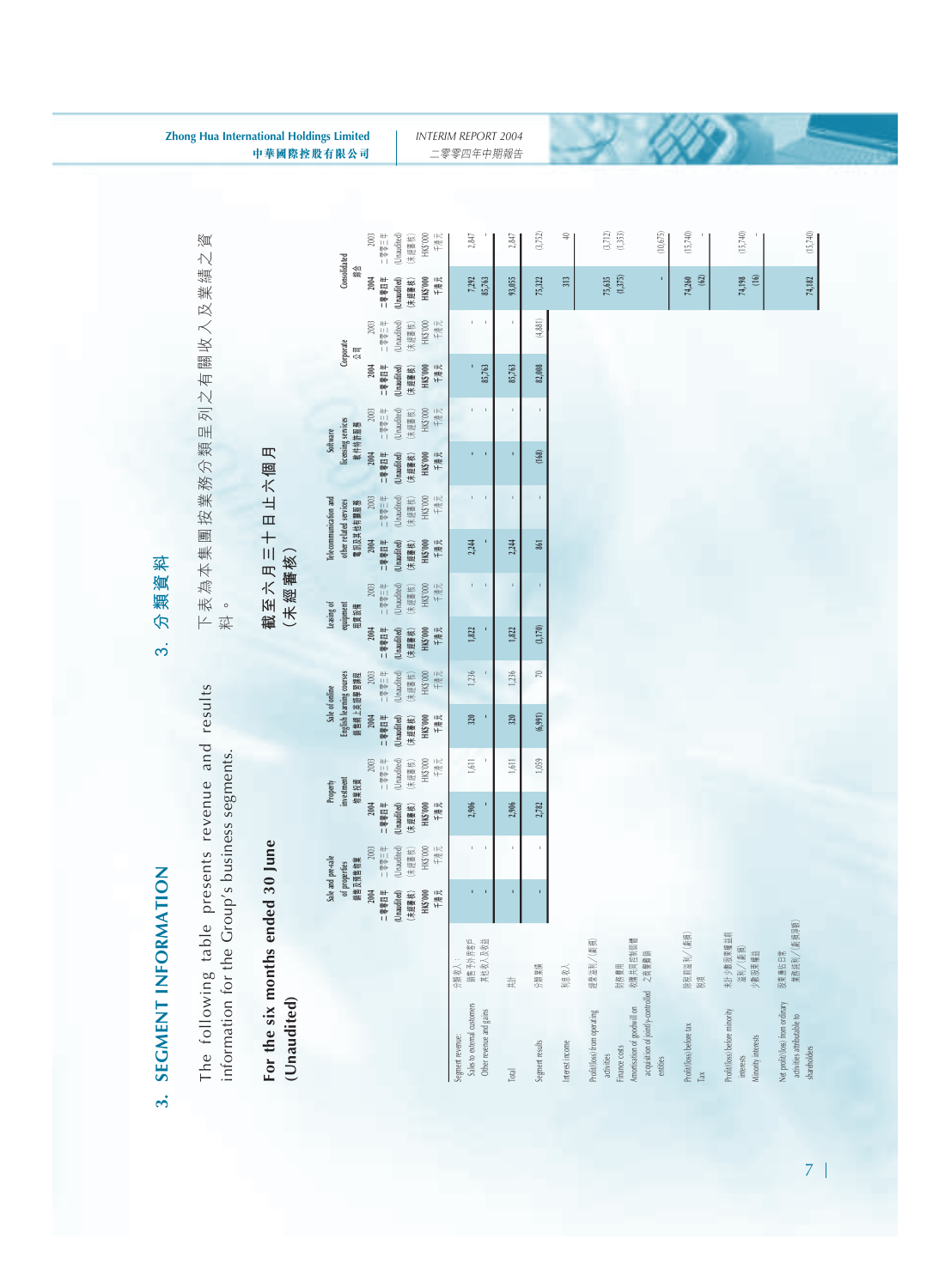#### **3. SEGMENT INFORMATION** *(Cont'd)*

No geographical segment information is presented as over 90% of the Group's revenue is derived from customers based in the Mainland of the People's Republic of China ("Mainland China").

#### **4. PROFIT/(LOSS) FROM OPERATING ACTIVITIES**

The Group's profit/(loss) from operating activities is arrived at after charging/ (crediting):

#### **3. 分類資料(續)**

由於本集團之收入逾90%均來自中華人 民共和國內陸(「中國大陸」)之客戶,因 此並無呈列地區分類資料。

#### **4. 經營溢利/(虧損)**

本集團之經營溢利/(虧損)乃經扣除/ (計入):

**For the six months**

|                                |           |                 | ended 30 June |
|--------------------------------|-----------|-----------------|---------------|
|                                |           |                 | 截至六月三十日       |
|                                |           |                 | 止六個月          |
|                                |           |                 |               |
|                                |           | 2004            | 2003          |
|                                |           | 二零零四年           | 二零零三年         |
|                                |           | (Unaudited)     | (Unaudited)   |
|                                |           | (未經審核)          | (未經審核)        |
|                                |           | <b>HK\$'000</b> | HK\$'000      |
|                                |           | 千港元             | 千港元           |
| Cost of inventories sold       | 已售存貨成本    | 220             | 820           |
| Depreciation                   | 折舊        | 2,210           | 222           |
| Impairment of goodwill arising | 期內產生商譽減值  |                 |               |
| in the Period                  |           | 7,000           |               |
| Amortisation of intangible     | 無形資產攤銷    |                 |               |
| assets                         |           | 3,891           |               |
| Amortisation of goodwill       | 收購共同控制個體時 |                 |               |
| on acquisition of              | 商譽攤銷      |                 |               |
| jointly-controlled entities    |           |                 | 10,675        |
| Amortisation of goodwill       | 收購附屬公司時   |                 |               |
| on acquisition of subsidiaries | 商譽攤銷      | 724             |               |
| Interest income                | 利息收入      | (313)           | (40)          |
| Net rental income              | 租金收入淨額    | (2,906)         | (1,611)       |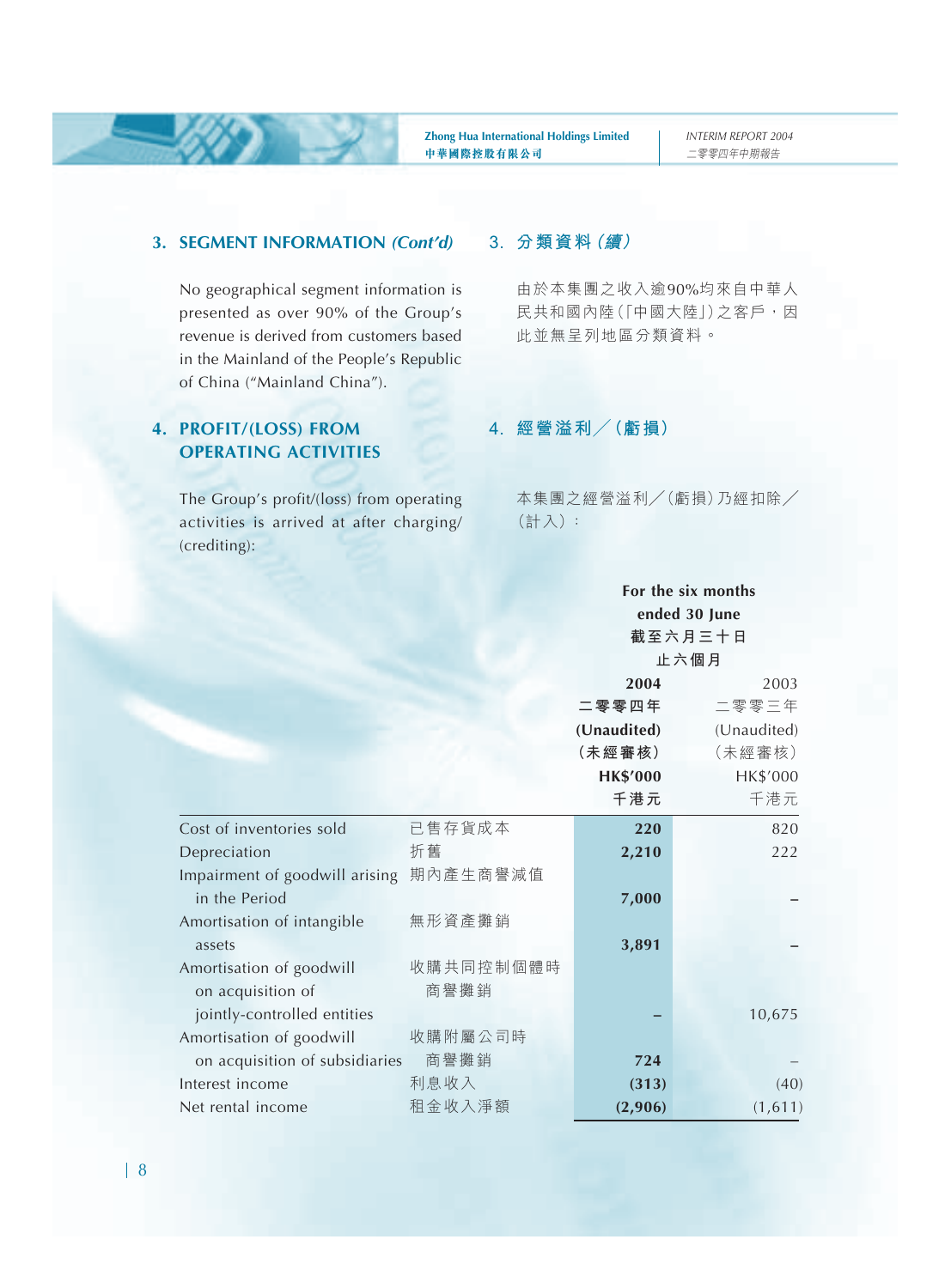### **5. FINANCE COSTS 5. 財務費用**

 $\sim 600$ 

|                                     | For the six months<br>ended 30 June<br>截至六月三十日<br>止六個月 |
|-------------------------------------|--------------------------------------------------------|
|                                     | 2004<br>2003                                           |
|                                     | 二零零三年<br>二零零四年                                         |
|                                     | (Unaudited)<br>(Unaudited)                             |
|                                     | (未經審核)<br>(未經審核)                                       |
|                                     | <b>HK\$'000</b><br>HK\$'000                            |
|                                     | 千港元<br>千港元                                             |
| 須於五年內悉數<br>Interest expense on bank |                                                        |
| loans wholly repayable              | 償還之銀行貸款                                                |
| 利息開支<br>within five years           | 1,375<br>1,353                                         |

**6. TAX 6. 稅項**

|                           |       | For the six months |             |
|---------------------------|-------|--------------------|-------------|
|                           |       | ended 30 June      |             |
|                           |       | 截至六月三十日            |             |
|                           |       | 止六個月               |             |
|                           |       | 2004               | 2003        |
|                           |       | 二零零四年              | 二零零三年       |
|                           |       | (Unaudited)        | (Unaudited) |
|                           |       | (未經審核)             | (未經審核)      |
|                           |       | <b>HK\$'000</b>    | HK\$'000    |
|                           |       | 千港元                | 千港元         |
| Provision for the period: | 期內撥備: |                    |             |
| Hong Kong                 | 香港    |                    |             |
| Elsewhere                 | 其他地區  | 62                 |             |
|                           |       |                    |             |
|                           |       | 62                 |             |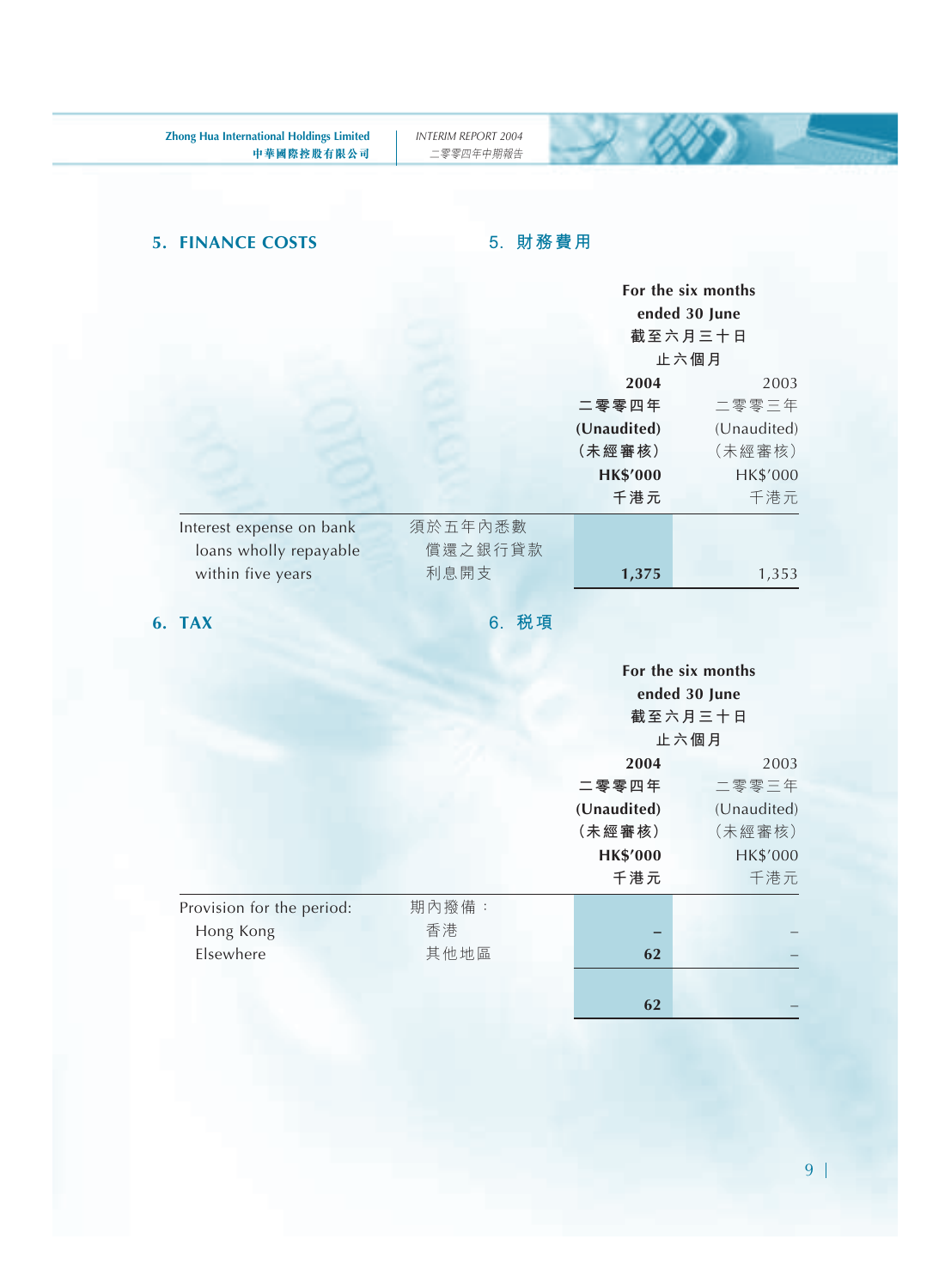#### **6. TAX** *(Cont'd)*

No provision for Hong Kong profits tax has been made as the Group did not generate any taxable profits in Hong Kong during the Period (30 June 2003: Nil).

Taxes on profits assessable elsewhere have been calculated at the rates of tax prevailing in the countries in which the Group operates, based on existing legislation, interpretations and practices in respect thereof.

#### **7. INTERIM DIVIDEND**

The Directors do not recommend the payment of an interim dividend for the six months ended 30 June 2004 (2003: Nil).

#### **8. EARNINGS/(LOSS) PER SHARE**

The calculation of basic earnings/(loss) per share is based on the net profit from ordinary activities attributable to shareholders for the Period of HK\$74,182,000 (30 June 2003: net loss of HK\$15,740,000) and the weighted average of 3,028,497,656 (30 June 2003: 2,980,016,725) ordinary shares in issue during the Period.

Diluted earning per share for the Period and diluted loss per share for the six months ended 30 June 2003 have not been disclosed as the potential ordinary shares outstanding during these periods had an anti-dilutive effect on the basic earnings per share for the Period and the basic loss per share for the six months ended 30 June 2003.

#### **6. 稅項(續)**

由於本集團於期間並無在香港產生任何 應課税溢利,故未就香港利得税作出撥 備(二零零三年六月三十日:無)。

其他地區應課稅溢利稅項根據本集團經 營業務所在國家之現有法例、詮釋及慣 例,按該等國家之現行稅率計算。

#### **7. 中期股息**

董事不建議派付截至二零零四年六月三 十 日 止 六 個 月 之 中 期 股 息(二 零 零 三 年:無)。

#### **8. 每股盈利/(虧損)**

每股基本盈利/(虧損)乃根據期間股東 應佔日常業務純利74,182,000港元(二零 零三年六月三十日:虧損淨額 15,740,000港元)及期間已發行普通股之 加權平均數3,028,497,656股(二零零三 年六月三十日: 2,980,016,725股)計 算。

由於彼等期間可能發行之普通股對期間 之每股基本盈利及截至二零零三年六月 三十日止六個月之每股基本虧損有反攤 薄影響,故並無呈列期間之每股攤薄盈 利及截至二零零三年六月三日止六個月 之每股攤薄虧損。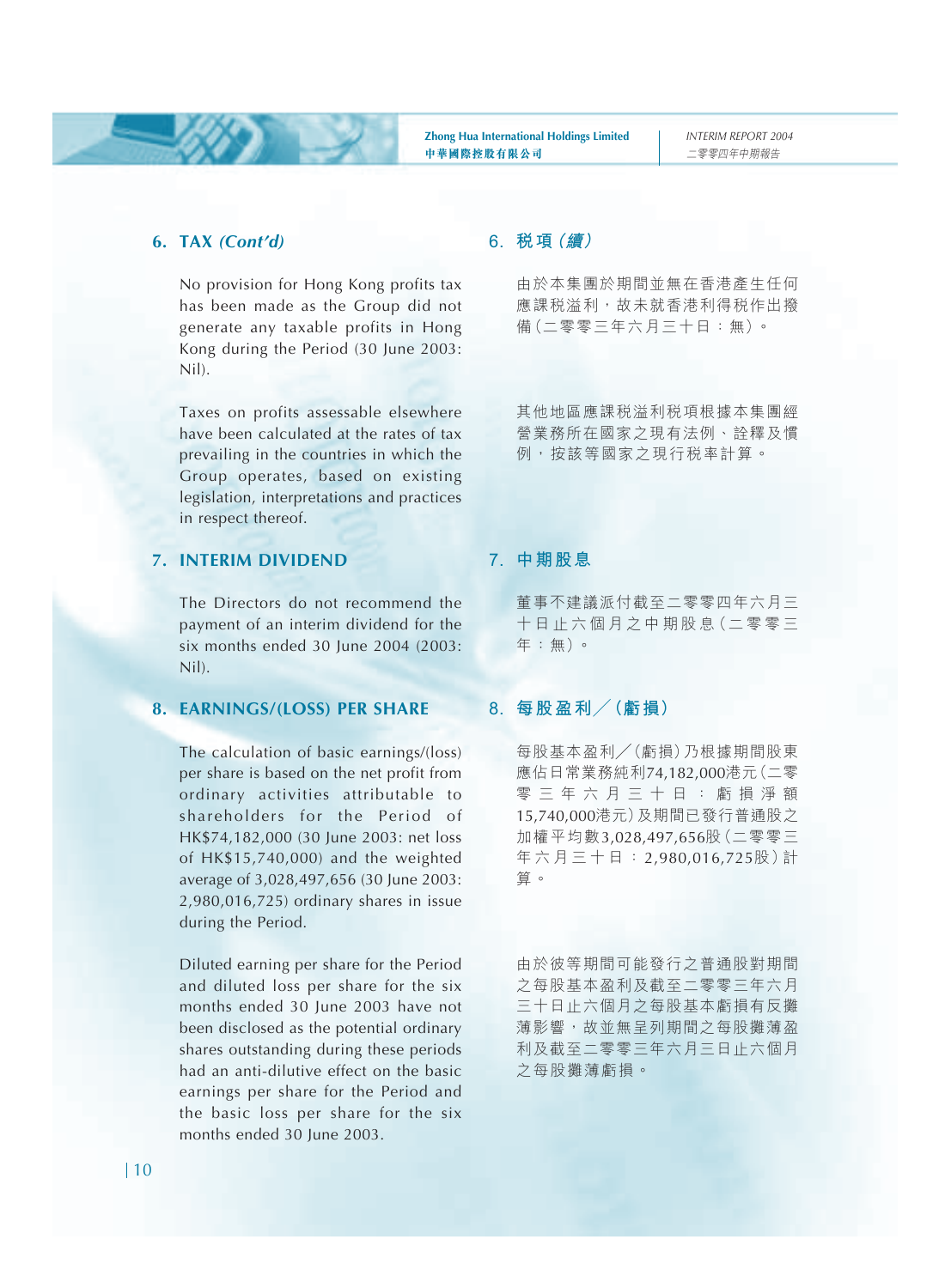#### **9. TRADE RECEIVABLES**

The aged analysis of the Group's trade receivables at the balance sheet date, net of provisions, is as follows:

#### **9. 貿易應收款項**

本集團貿易應收款項於結算日(撥備淨 額)之賬齡分析如下:

|                                                                           |                 |                            | 30 June 2004<br>二零零四年<br>六月三十日<br>(Unaudited)<br>(未經審核) | 31 December 2003<br>二零零三年<br>十二月三十一日<br>(Audited)<br>(經審核) |     |
|---------------------------------------------------------------------------|-----------------|----------------------------|---------------------------------------------------------|------------------------------------------------------------|-----|
|                                                                           |                 | HK\$'000 Percentage<br>千港元 | 百分比                                                     | HK\$'000 Percentage<br>千港元                                 | 百分比 |
| Within 6 months                                                           | 6個月內            | 13,600                     | 26                                                      | 3,957                                                      | 20  |
| More than 6 months but 超過6個月但不超過<br>within 1 year<br>More than 1 year but | 1年內<br>超過1年但不超過 | 10,291                     | 20                                                      |                                                            |     |
| within 2 years                                                            | 2年內             | 16,091                     | 31                                                      | 3,956                                                      | 20  |
| Not due at<br>balance sheet date                                          | 於結算日<br>仍未到期    | 11,869                     | 23                                                      | 11,869                                                     | 60  |
|                                                                           |                 | 51,851                     | 100                                                     | 19,782                                                     | 100 |
| Provisions for doubtful<br>debts                                          | 呆賬撥備            | (4,994)                    |                                                         |                                                            |     |
|                                                                           |                 | 46,857                     |                                                         | 19,782                                                     |     |
| Portion classified as<br>current assets                                   | 列為流動資產<br>之部份   | (38, 944)                  |                                                         | (11, 869)                                                  |     |
| Non-current assets                                                        | 非流動資產           | 7,913                      |                                                         | 7,913                                                      |     |

The Group generally grants a credit term of four to six months to the customers.

The Group's trade receivables are aged based on the due date of instalments as stipulated in the sales contracts and the date of recognition of turnover from provision of telecommunication and other related services.

本集團一般授予買家4至6個月信貸期。

本集團貿易應收款項之賬齡根據銷售協 議所列分期付款到期日及提供電訊及其 他相關服務營業額確認日計算。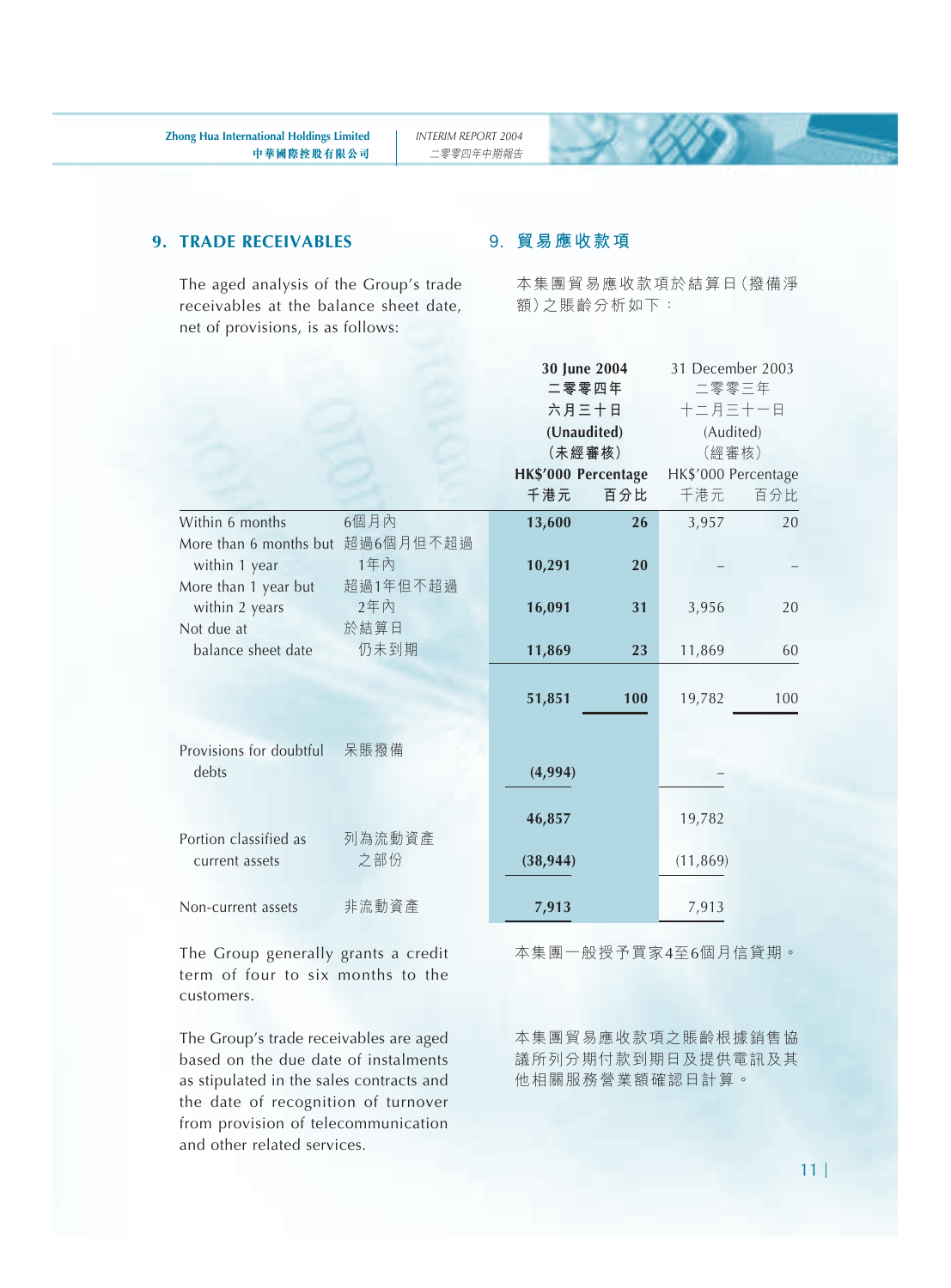#### **10.TRADE PAYABLES**

The aged analysis of the Group's trade payables at the balance sheet date is as follows:

#### **10.貿易應付款項**

本集團之貿易應付款項之賬齡分析如 下:

|                                  |          | 30 June 2004        |                | 31 December 2003    |              |
|----------------------------------|----------|---------------------|----------------|---------------------|--------------|
|                                  |          | 二零零四年               |                | 二零零三年               |              |
|                                  |          | 六月三十日               |                | 十二月三十一日             |              |
|                                  |          | (Unaudited)         |                | (Audited)           |              |
|                                  |          | (未經審核)              |                | (經審核)               |              |
|                                  |          | HK\$'000 Percentage |                | HK\$'000 Percentage |              |
|                                  |          | 千港元                 | 百分比            | 千港元                 | 百分比          |
| Within 6 months                  | 6個月內     | 814                 | $\overline{2}$ | 251                 | $\mathbf{1}$ |
| More than 6 months but 超過6個月但不超過 |          |                     |                |                     |              |
| within 1 year                    | 1年內      | 223                 | 1              | 5                   |              |
| More than 1 year but             | 超過1年但不超過 |                     |                |                     |              |
| within 2 years                   | 2年内      | 5                   |                | 204                 | 1            |
| More than 2 years but            | 超過2年但不超過 |                     |                |                     |              |
| within 3 years                   | 3年內      | 204                 | 1              | 8,092               | 23           |
| Over 3 years                     | 超過3年     | 33,349              | 96             | 26,373              | 75           |
|                                  |          |                     |                |                     |              |
|                                  |          | 34,595              | 100            | 34,925              | 100          |

The Group's trade payables are aged based on the date of the goods received or services rendered.

本集團貿易應付款項之賬齡分析根據收 取貨物或服務提供日起計算。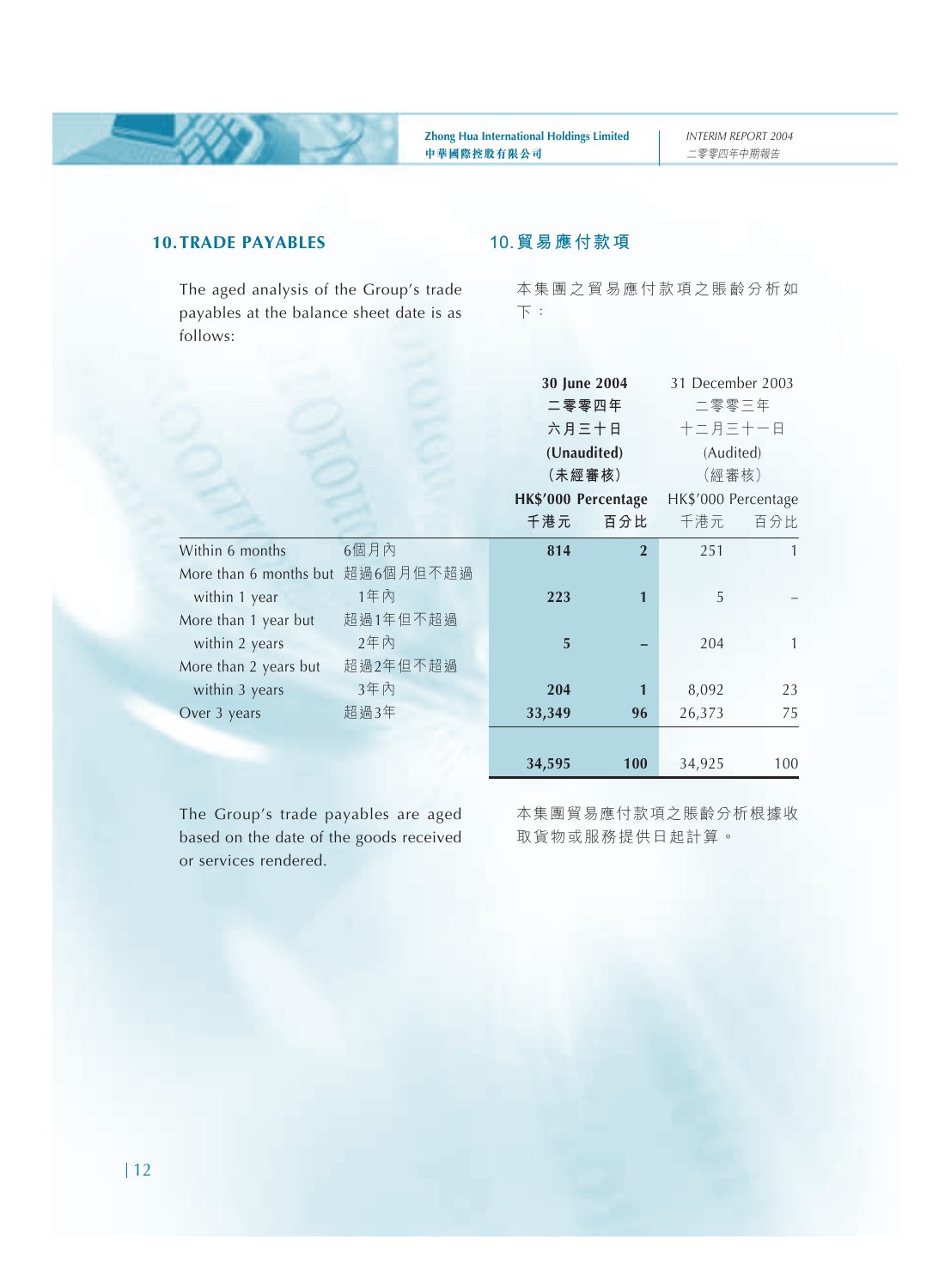#### **11.CONTINGENT LIABILITIES**

At the balance sheet date, the Group's contingent liabilities not provided for in the financial statements were as follows:

#### **11.或然負債**

於結算日,本集團並未於財務報表作出 撥備之或然負債如下:

|                        |         | 30 June         | 31 December   |
|------------------------|---------|-----------------|---------------|
|                        |         | 2004            | 2003          |
|                        |         | 二零零四年           | 二零零三年         |
|                        |         |                 | 六月三十日 十二月三十一日 |
|                        |         | (Unaudited)     | (Audited)     |
|                        |         | (未經審核)          | (經審核)         |
|                        |         | <b>HK\$'000</b> | HK\$'000      |
|                        |         | 千港元             | 千港元           |
| Guarantees given for   | 就銀行向本集團 |                 |               |
| mortgage loans granted | 物業若干買家  |                 |               |
| by banks to certain    | 批出之按揭   |                 |               |
| purchasers of the      | 貸款所作之   |                 |               |
| Group's properties     | 擔保      | 7,722           | 5,529         |

#### **12.PLEDGE OF ASSETS**

The Group's bank loans were supported by certain of the Group's investment properties, corporate guarantees executed by the Company and certain independent third parties.

#### **12.資產抵押**

本集團之銀行貸款乃以本集團若干投資 物業、本公司與若干獨立第三者簽立之 公司擔保作為支持。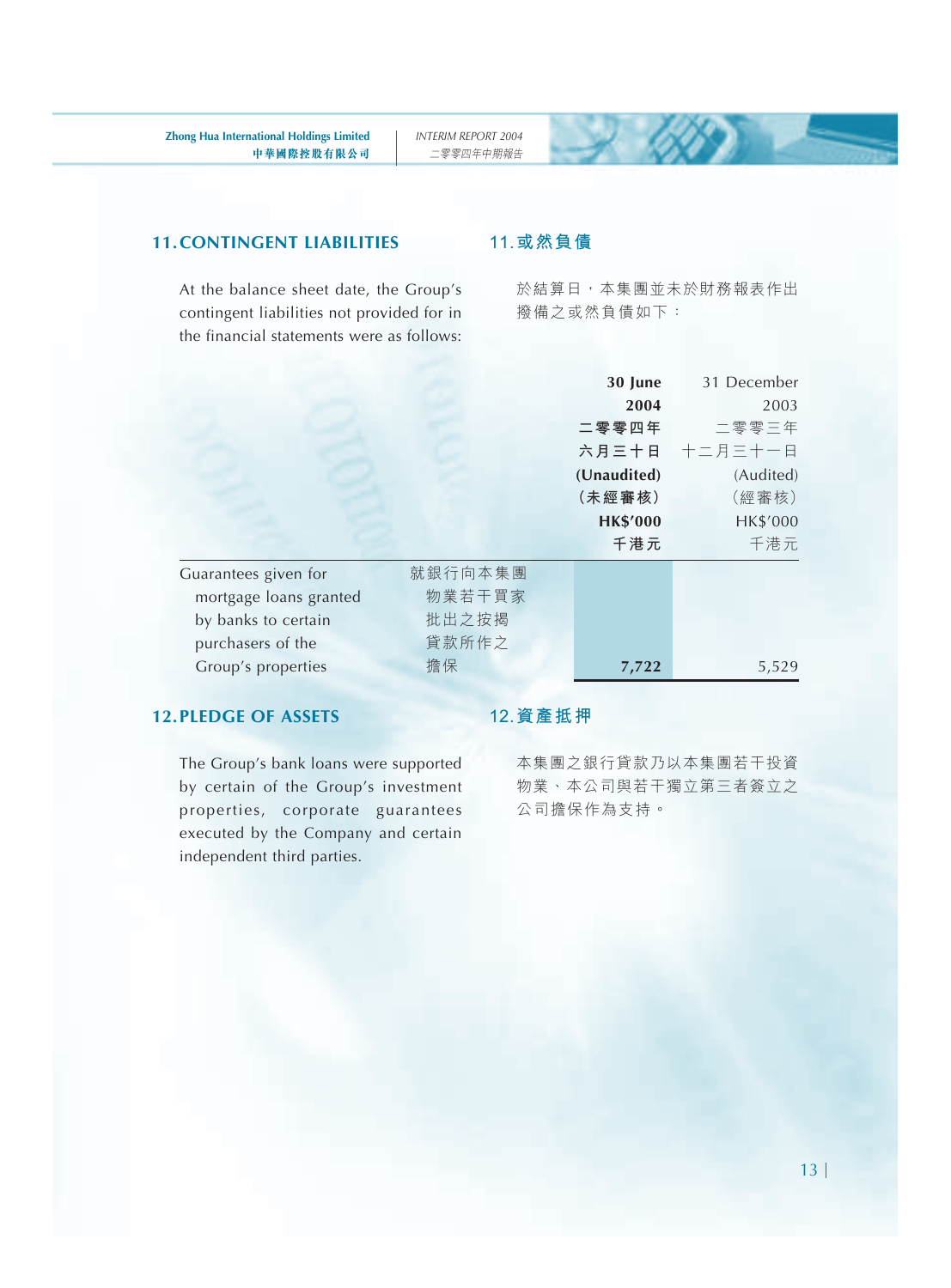#### **13.COMMITMENTS**

#### **(a) Capital commitments**

**13.承擔**

**(a) 資本承擔**

|                       |         |                 | Group       |  |
|-----------------------|---------|-----------------|-------------|--|
|                       |         | 本集團             |             |  |
|                       |         | 30 June         | 31 December |  |
|                       |         | 2004            | 2003        |  |
|                       |         | 二零零四年           | 二零零三年       |  |
|                       |         | 六月三十日           | 十二月三十一日     |  |
|                       |         | (Unaudited)     | (Audited)   |  |
|                       |         | (未經審核)          | (經審核)       |  |
|                       |         | <b>HK\$'000</b> | HK\$'000    |  |
|                       |         | 千港元             | 千港元         |  |
| Capital commitments   | 有關下列各項  |                 |             |  |
| in respect of:        | 之資本承擔:  |                 |             |  |
| Contracted, but not   | 已訂約但未   |                 |             |  |
| provided for          | 撥備      |                 |             |  |
| Property development  | 物業發展    |                 |             |  |
| project               | 項目      | 35,902          | 35,902      |  |
| Telecommunication     | 電訊項目    |                 |             |  |
| project               |         | 8,037           |             |  |
| Telecommunication     | 電訊設備    |                 |             |  |
| equipment             |         | 274             |             |  |
|                       |         |                 |             |  |
|                       |         | 44,213          | 35,902      |  |
|                       |         |                 |             |  |
| Capital commitment    | 向一間附屬   |                 |             |  |
| in respect of capital | 公司注資之   |                 |             |  |
| contribution to a     | 資本承擔:   |                 |             |  |
| subsidiary:           |         |                 |             |  |
| Contracted, but not   | 已訂約但未撥備 |                 |             |  |
| provided for          |         |                 | 1,500       |  |
|                       |         |                 |             |  |
|                       |         | 44,213          | 37,402      |  |
|                       |         |                 |             |  |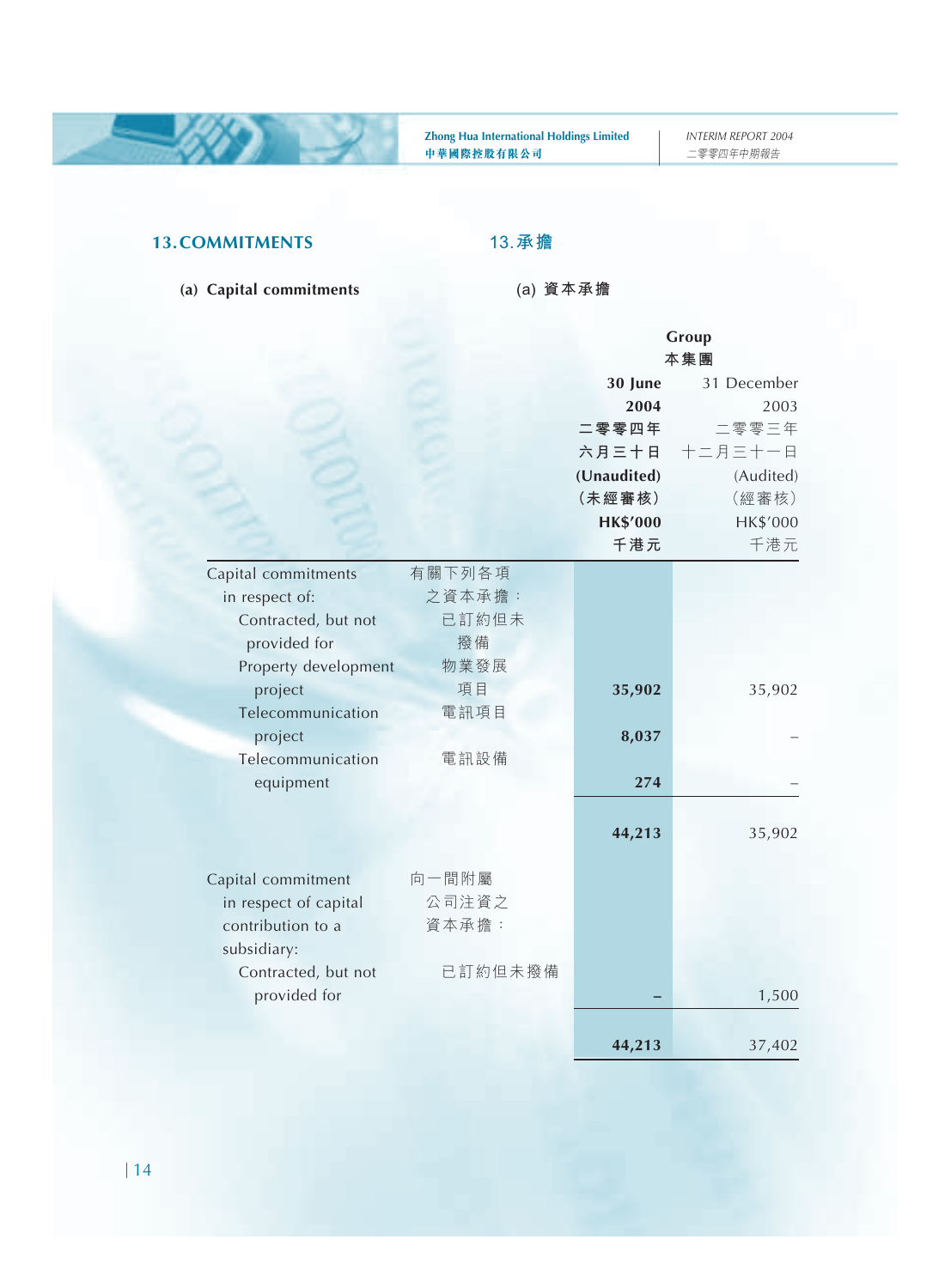#### **13.COMMITMENTS** *(Cont'd)*

#### **(b) Commitments under operating leases**

*(i) As lessor*

The Group leases certain of its investment properties and POS equipment under operating lease arrangements with leases negotiated for terms of two years and five years, respectively.

At 30 June 2004, the Group had total future minimum lease receivables under noncancellable operating leases with its tenants falling due as follows:

#### **13.承擔(續)**

- **(b)經營租約承擔**
	- *(i)* 作為出租人

本集團根據經營租賃安排出租其 若干投資物業及POS設備,經磋 商之租約年期分別為兩年及五 年。

於二零零四年六月三十日,本集 團根據不可撤銷之經營租約與其 租客訂立之未來最低租約應收款 項及到期日如下:

#### **Group 本集團**

|                        |          | 30 June         | 31 December |
|------------------------|----------|-----------------|-------------|
|                        |          | 2004            | 2003        |
|                        |          | 二零零四年           | 二零零三年       |
|                        |          | 六月三十日           | 十二月三十一日     |
|                        |          | (Unaudited)     | (Audited)   |
|                        |          | (未經審核)          | (經審核)       |
|                        |          | <b>HK\$'000</b> | HK\$'000    |
|                        |          | 千港元             | 千港元         |
| Within one year        | 於一年內     | 9,734           | 9,736       |
| In the second to fifth | 於第二至第五年  |                 |             |
| years, inclusive       | (包括首尾兩年) | 15,163          | 20,038      |
|                        |          |                 |             |
|                        |          | 24,897          | 29,774      |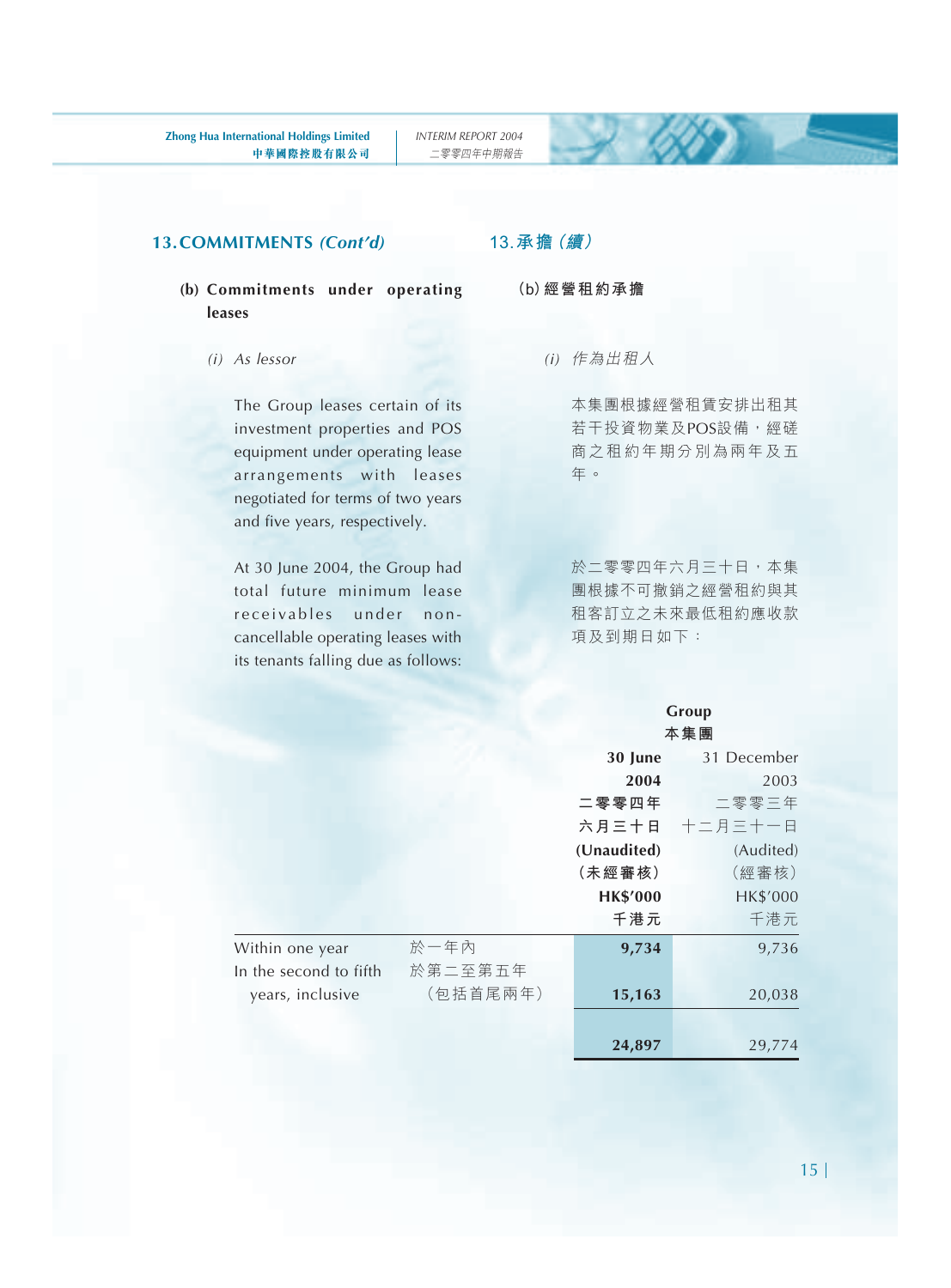#### **13.COMMITMENTS** *(Cont'd)*

#### **(b) Commitments under operating leases** *(Cont'd)*

#### *(ii) As lessee*

The Group leases certain of its properties and transmission lines under operating lease arrangements with leases negotiated for terms ranging from one to seven years.

At 30 June 2004, the Group had total future minimum lease payments under non-cancellable operating leases falling due as follows:

#### **13.承擔(續)**

**(b)經營租約承擔(續)**

*(ii)* 作為承租人

本集團根據經營租約安排租用其 若干物業及輸送㵟路,所議定之 租期介乎一至七年。

於二零零四年六月三十日,本集 團根據不可撤銷之經營租約未來 最低應付租金款項及到期日如 下:

#### **Group 本集團**

|                        |          | 30 June         | 31 December   |
|------------------------|----------|-----------------|---------------|
|                        |          | 2004            | 2003          |
|                        |          | 二零零四年           | 二零零三年         |
|                        |          |                 | 六月三十日 十二月三十一日 |
|                        |          | (Unaudited)     | (Audited)     |
|                        |          | (未經審核)          | (經審核)         |
|                        |          | <b>HK\$'000</b> | HK\$'000      |
|                        |          | 千港元             | 千港元           |
| Within one year        | 於一年內     | 855             | 549           |
| In the second to fifth | 於第二至第五年  |                 |               |
| years, inclusive       | (包括首尾兩年) | 980             | 183           |
|                        |          |                 |               |
|                        |          | 1,835           | 732           |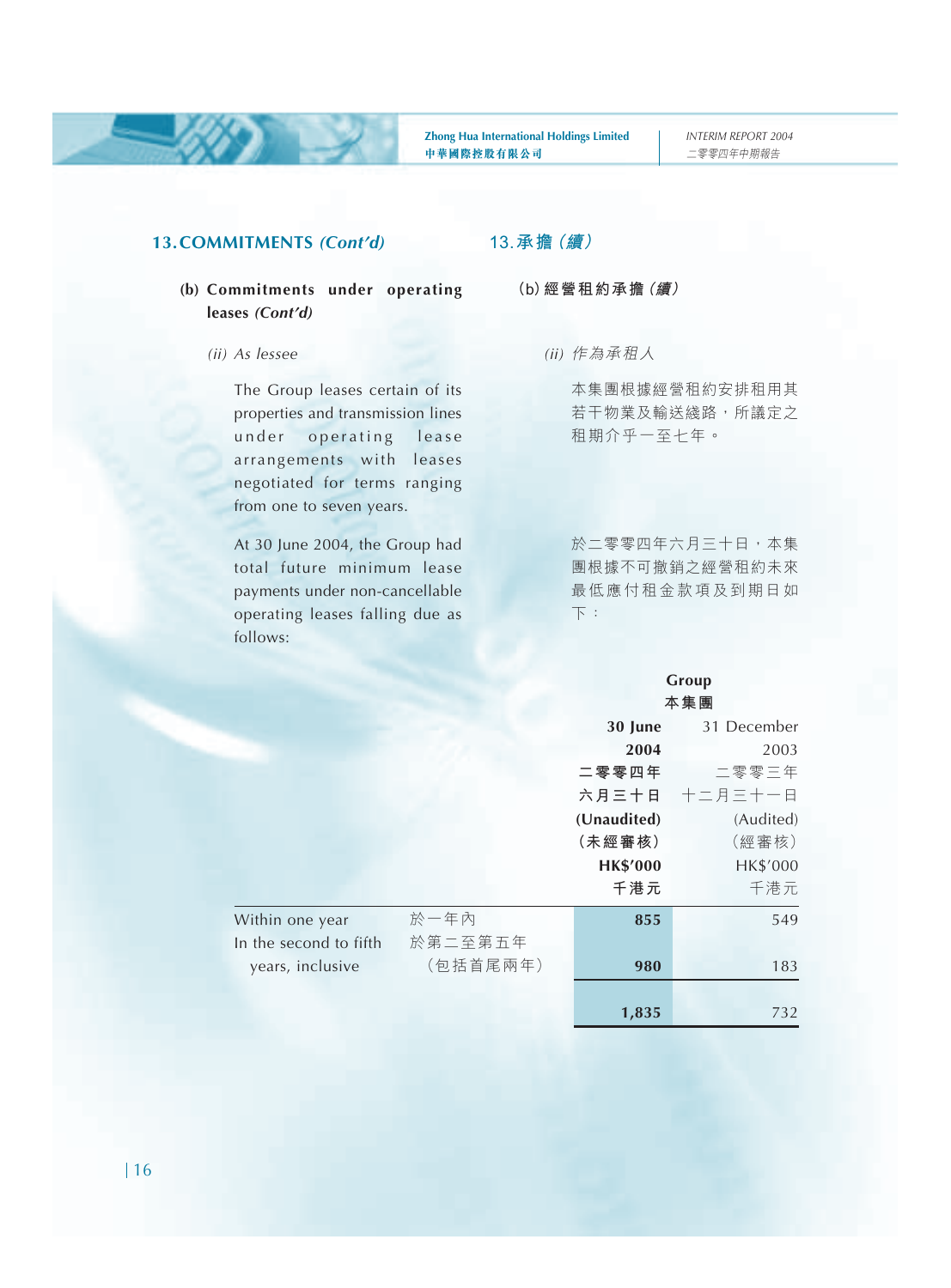#### **14.CONNECTED AND RELATED PARTY TRANSACTION**

On 31 December 2002, Ho Tsam Hung, a director of the Company, entered into an agreement with the Company to indemnify the Company from any losses arising from certain other receivables totalling approximately HK\$17,164,000. The amount of HK\$14,713,000 of the said other receivables has been included in the consolidated balance sheet as at 30 June 2003. The indemnity covers the period from 1 January 2003 to 31 December 2003.

#### **14.關連及關連人士交易**

於二零零二年十二月三十一日,本公司 董事何湛雄先生與本公司訂立協議,就 若干其他應收款項所產生之虧損向本公 司作出合共約17,164,000港元之賠償保 證。上述其他應收款項金額14,713,000 港元已載入二零零三年六月三十日之綜 合資產負債表內。保證期由二零零三年 一月一日起至二零零三年十二月三十一 日止。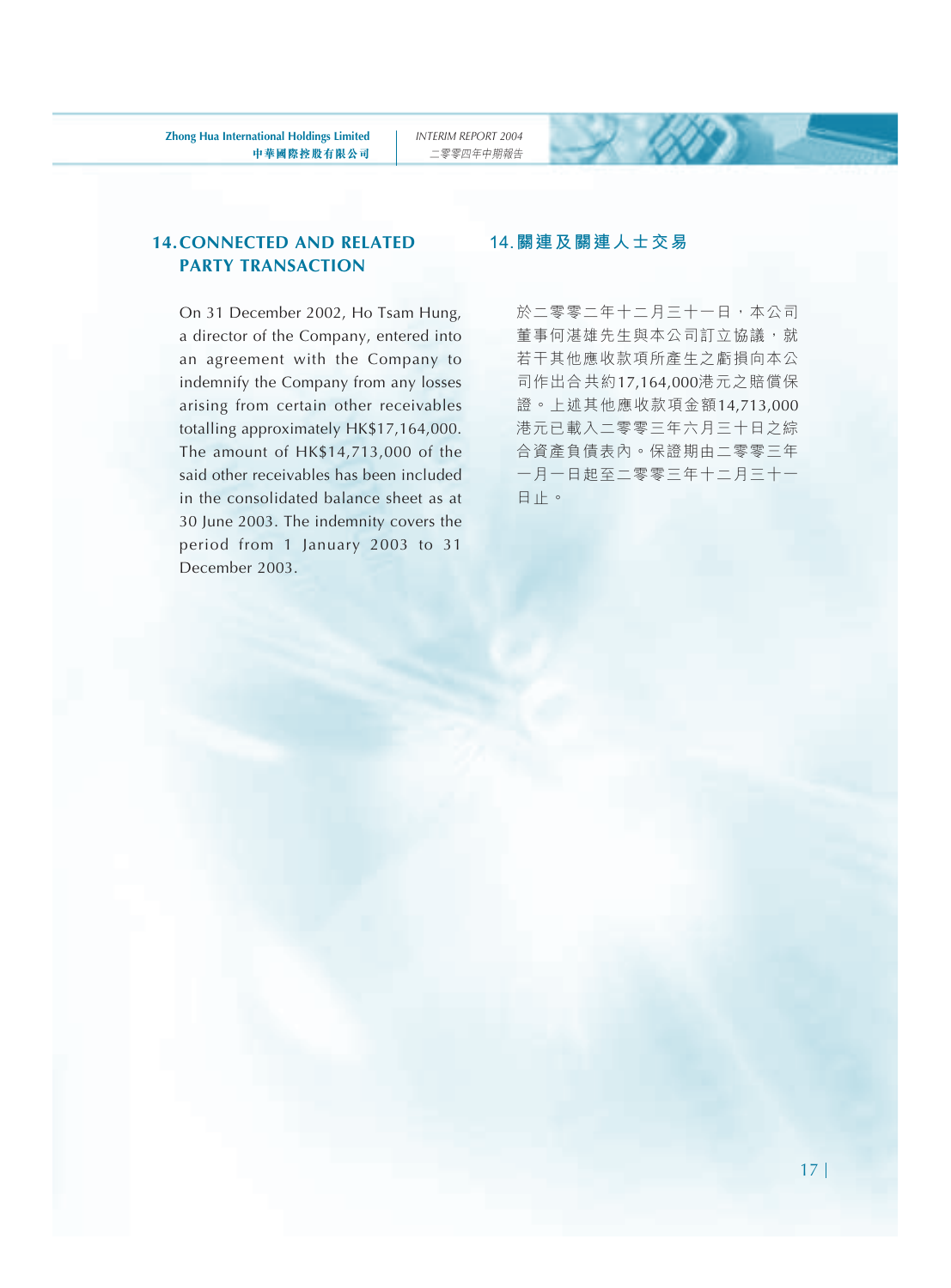#### **REVIEW OF RESULTS**

The Directors are pleased to report that the Group recorded a turnover of HK\$7,292,000 (30 June 2003: HK\$2,847,000) for the six months ended 30 June 2004, representing an increase of 156% compared with the corresponding period. Net profit from ordinary activities attributable to shareholders was HK\$74,182,000 (30 June 2003: net loss of HK\$15,740,000) for the Period.

#### **業績回顧**

董事會欣然宣佈, 本集團於截至二零零四 年六月三十日止六個月錄得營業額 7,292,000港元(二零零三年六月三十日: 2,847,000港元), 與較上一同期比較上升 156%。本期間股東應佔日常業務純利為 74,182,000港元(二零零三年六月三十日: 虧損淨額15,740,000港元)。

#### **BUSINESS REVIEW**

The Group's turnover in the Period mainly comprised the rental income generated from the commercial podium in Chongqing, the People's Republic of China (the "PRC"), the leasing of Point-of-sale ("POS") equipment in Guangzhou and the provision of telecommunication and other related services in the PRC. In addition, the Group received settlements of a total of HK\$190,000,000 from the disposal of 51% equity interest in former subsidiaries in 2002, during the Period, and recognized a gain on disposal of HK\$85,763,000 thereon.

#### **Property investment**

The rental income generated from leasing of the commercial units in Gang Yu Square in Chongqing, the PRC, increased in the Period compared with the corresponding period. The occupancy rate of the square in the Period was highly satisfactory. It is expected that the business will continue to generate a steady stream of income to the Group.

#### **業務回顧**

本集團於期間之營業額主要包括位於中華人 民共和國(「中國」)重慶之商場所帶來之租金 收入,在廣州租賃銷售設備(POS設備)以及 在中國提供電訊及其他有關服務。此外﹐本 集團於期間內收到來自於二零零二年出售前 附屬公司 51%權益所得款項總額為 190,000,000港元﹐並確認出售收益為 85,763,000港元。

#### **房地產投資**

於期間內,中國重慶港渝廣場之商業單位出 租收入較上一同期有所增加,期間出租率非 常理想。預期該項業務將持續為本集團帶來 穩定之收入來源。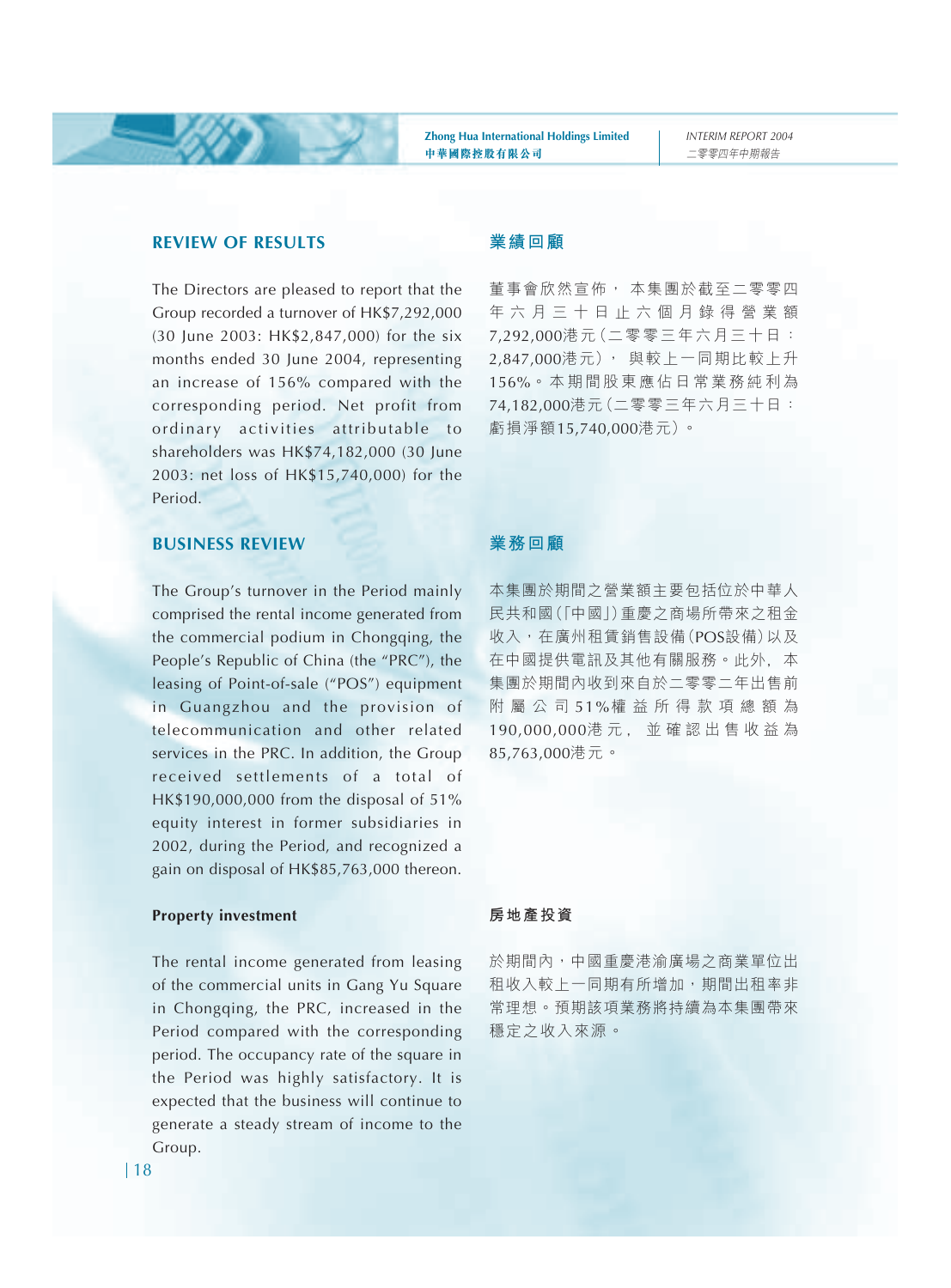#### **BUSINESS REVIEW** *(Cont'd)*

#### **Provision of online English learning services**

The Group was engaged in the provision of online English learning courses in the region of the PRC including Hong Kong and Macau since 2001. Due to the substantial increases in the cost of services, the Group has not renewed the engagement since the expiry of prior engagement in early 2004. In view of the increased popularity of online English learning services, the Group will continue to evaluate the returns on the business.

#### **Leasing of equipment**

Since 2003, the Group started to be engaged in leasing of corded and cordless POS equipment in Guangzhou for a term of five years with an option to extend till 17 July 2011. Monthly leasing income will be received on POS equipment each leased out. Other than leasing of POS equipment, the Group has the rights to operate the valueadded services generated from the application of POS equipment. The business is now at its start-up of operation and the Group expects that the income from the business will increase in the future.

#### **業務回顧(續)**

#### **提供網上英語學習服務**

自二零零一年起,本集團從事向中國( 包括 香港及澳門)地區客戶提供網上英語學習服 務。由於服務成本大幅上升,本集團自二零 零四年初前約屆滿後尚未續約。鑒於網上英 語學習服務普及程度提高,本集團將繼續評 估本業務的回報率。

#### **租賃設備**

本集團於二零零三年開始在廣州從事租賃有 線及無線POS設備,為期5年,惟可續約至 二零一一年七月十七日。各出租POS設備將 會收到每月租賃收入。除租賃POS設備外, 本集團亦有權經營源於POS設備應用之增值 服務。有關之業務現處於起步階段,本集團 預期業務之收入日後將會增加。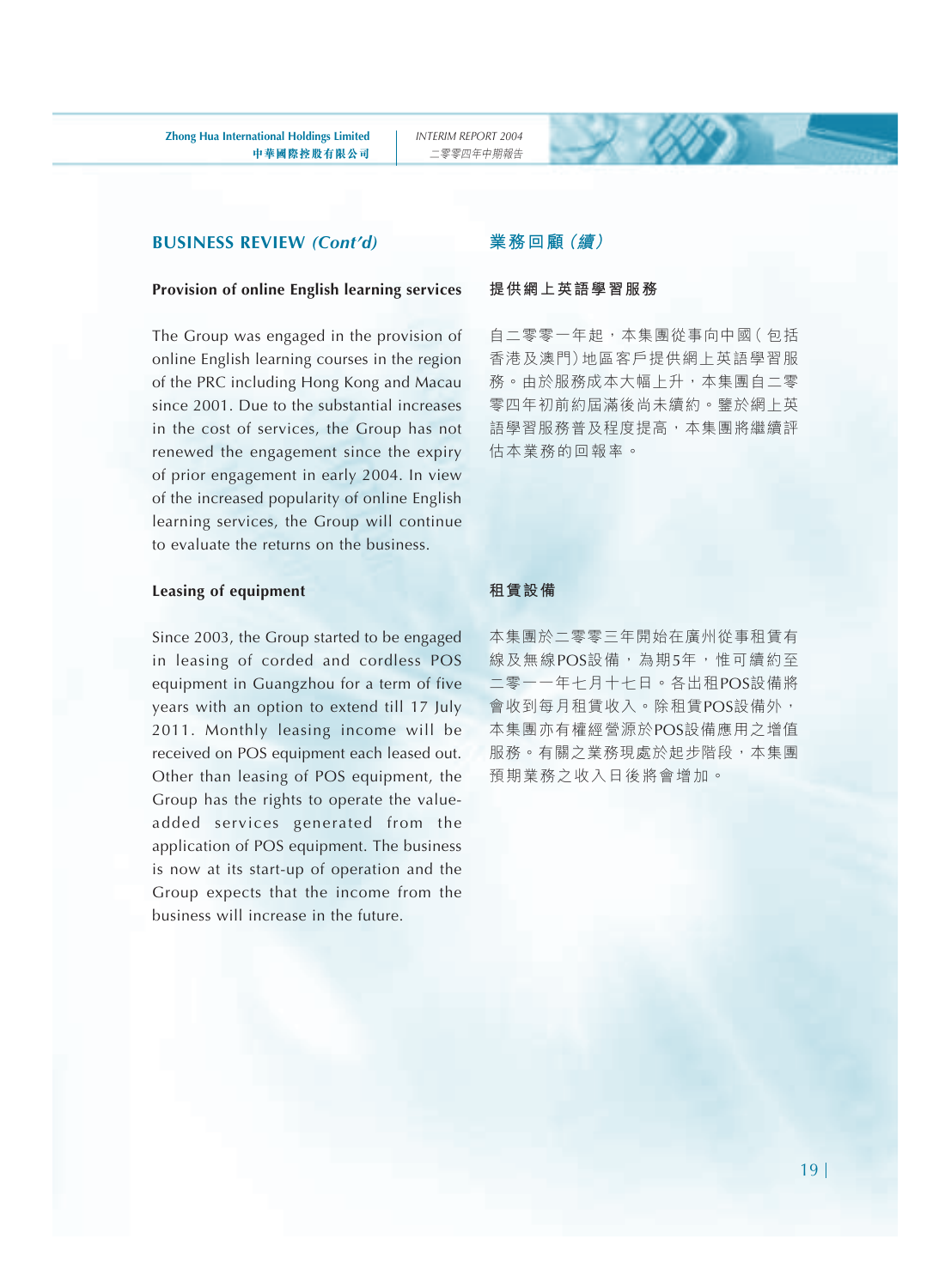*INTERIM REPORT 2004* 二零零四年中期報告

#### **BUSINESS REVIEW** *(Cont'd)*

#### **Provision of telecommunication and other related services**

In the Period, the Group has acquired 80.9% equity interest in 廣州天城網絡通訊有限公 司("Sky City"), which provides integrated telecommunication network services to online game developers and other broadband media providers. Sky City has demonstrated that it has tapped into the rapidly growing market of on-line business in the PRC and the Group is very satisfied with its financial performance so far generated. With the continuing economic growth in the PRC, the growth in the internet population and the increasing demand for online games in the PRC, the Directors are of the view that Sky City would continue to provide very good contribution to the Group and it is expected that more resources would be put into this business in order to further strengthen its market position.

#### **業務回顧(續)**

#### **提供電訊及其他有關服務**

於本期間﹐本集團收購廣州天城網絡通訊有 限公司(「廣州天城」)80.9%股本權益,該公 司向網上游戲發展商及其他寬頻媒體供應商 提供綜合電訊網絡服務。廣州天城表示其已 經成功打入中國高速發展的上網業務,且本 集團對其目前為止的財務狀況非常滿意。隨 著中國經濟繼續增長、中國上網人數及網上 游戲需求不斷增加,董事相信廣州天城將繼 續為本集團作出貢獻,預計本集團將向該業 務注入更多資源以便進一步鞏固市場佔有 率。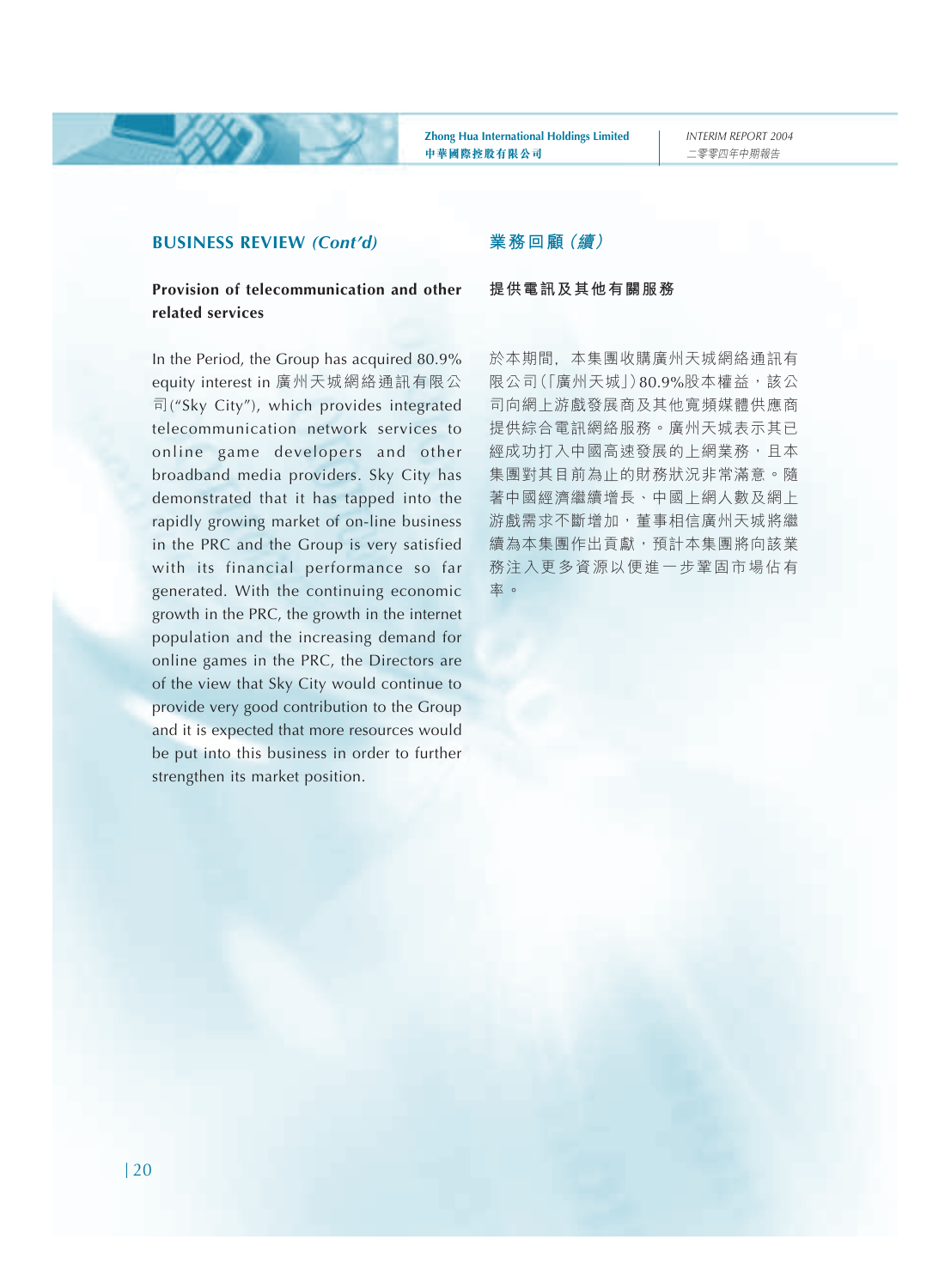#### **FINANCIAL REVIEW**

#### **Liquidity and Financial Resources**

The Group generally financed its businesses with internally generated cash flows and banking facilities. Cash and bank balances of the Group as at 30 June 2004 amounted to HK\$101,853,000 (31 December 2003: HK\$41,312,000) and pledged deposits of HK\$772,000 (31 December 2003: HK\$553,000) while interest-bearing bank loans and borrowings for the Group amounted to HK\$92,069,000 (31 December 2003: HK\$41,045,000) of which 68%, 5%, 18% and 9% respectively are repayable within one year or on demand, in the second year, in the third to fifth years, inclusive, and beyond five years, respectively. An amount of HK\$56,310,000 bank loans as at 30 June 2004 were charged at fixed interest rates (31 December 2003: Nil).

The Group's gearing ratio as at 30 June 2004 was 0.25 (31 December 2003: 0.20), calculated based on the Group's total liabilities, excluding deferred income, of HK\$186,610,000 (31 December 2003: HK\$117,084,000) over total assets of HK\$744,050,000 (31 December 2003: HK\$599,059,000).

#### **財務回顧**

#### **流動資金及財務資源**

本集團一般以內部產生之流動現金及銀行信 貸作為其運作所需資金。於二零零四年六月 三十日,本集團之現金及銀行結存達 101,853,000港元(二零零三年十二月三十一 日 : 41,312,000港 元), 及 已 抵 押 存 款 772,000港元(二零零三年十二月三十一日: 553,000港 元 ), 而 計 息 之 銀 行 貸 款 為 92,069,000港元(二零零三年十二月三十一 日:41,045,000港元),其中68%、5%、 18%及 9%分別於一年內或按要求、第二 年、第三至五年(包括首尾兩年)內及五年後 償還。於二零零四年六月三十日按固定息率 計息之銀行貸款為56,310,000港元( 二零零 三年十二月三十一日:無)。

本集團於二零零四年六月三十日之資本負債 比率為0.25(二零零三年十二月三十一日: 0.20),乃按本集團債務總額(不包括遞延收 入)186,610,000港元(二零零三年十二月三 十一日:117,084,000港元)除以資產總值 744,050,000港元(二零零三年十二月三十一 日:599,059,000港元)計算。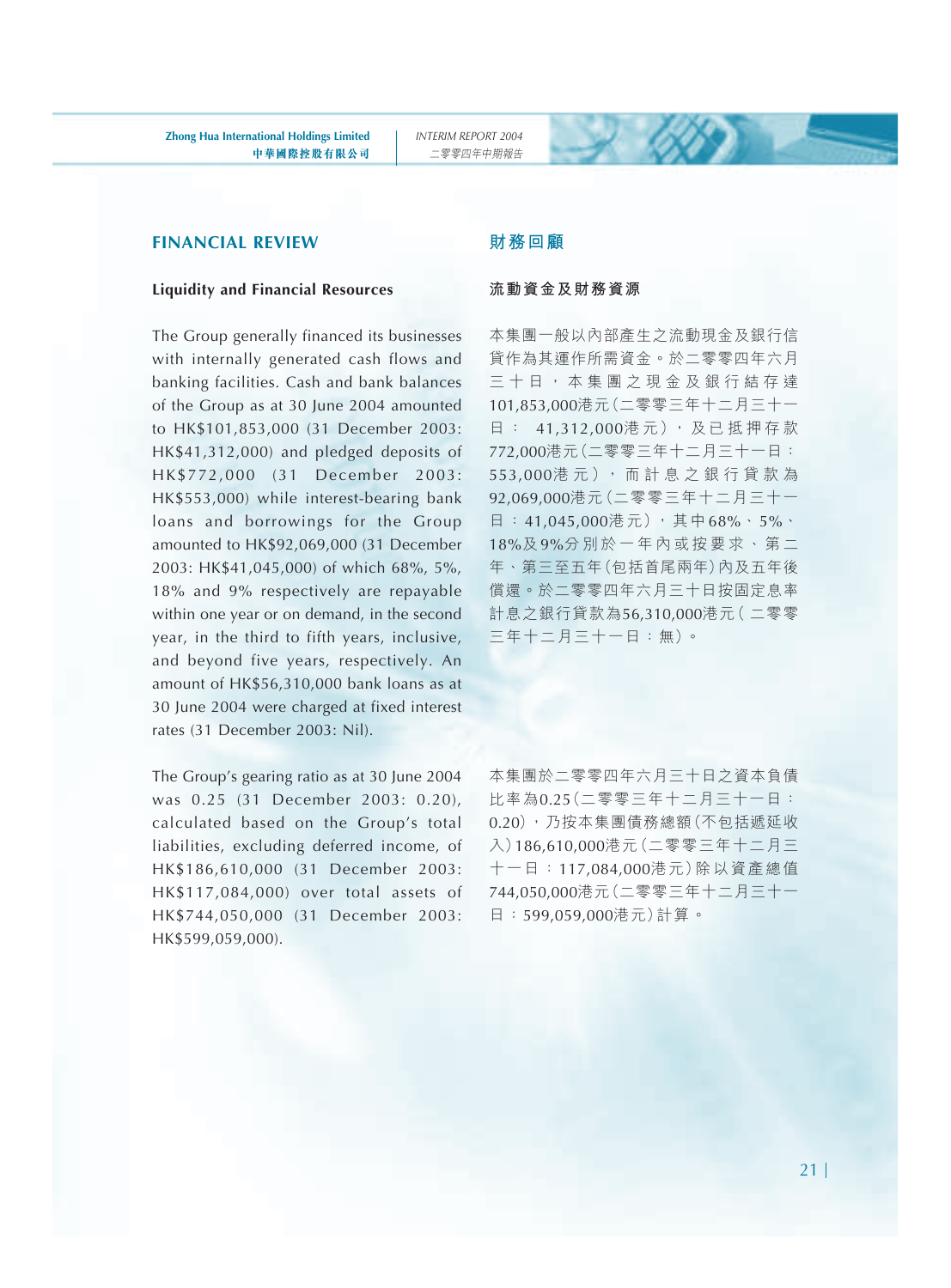#### **FINANCIAL REVIEW** *(Cont'd)*

#### **Currency Structure**

The Group had limited exposure to foreign exchange rate fluctuations as most of its transactions, including borrowings, were mainly conducted in Hong Kong dollars or Renminbi and the exchange rates of these currencies were relatively stable throughout the Period.

#### **Pledge of Assets**

The Group had utilized bank loan facilities amounting to approximately HK\$92,069,000 (31 December 2003: HK\$41,045,000) as at 30 June 2004. The bank loans were supported by certain of the Group's investment properties, corporate guarantees executed by the Company and certain independent third parties.

#### **Contingent Liabilities**

As at 30 June 2004, guarantees given for mortgage loans granted by banks to certain purchasers of the Group's properties amounted to HK\$7,722,000 (31 December 2003: HK\$5,529,000).

#### **業務回顧(續)**

#### **貨幣結構**

由於本集團絕大部份交易(包括借款)主要以 港元及人民幣進行, 而該等貨幣匯率在本 期間內相對穩定, 故本集團於期間內所面 對之外幣匯率波動不大。

#### **資產抵押**

於二零零四年六月三十日,本集團經已使用 約92,069,000港元之銀行信貸額(二零零三 年十二月三十一日:41,045,000港元)。銀 行貸款以本集團若干投資物業及由本公司及 若干獨立第三方簽立之公司擔保作為支持。

#### **或然負債**

於二零零四年六月三十日,就銀行向本集團 物業若干買家批出之按揭貸款而作出之擔保 達7,722,000港元(二零零三年十二月三十一 日:5,529,000港元)。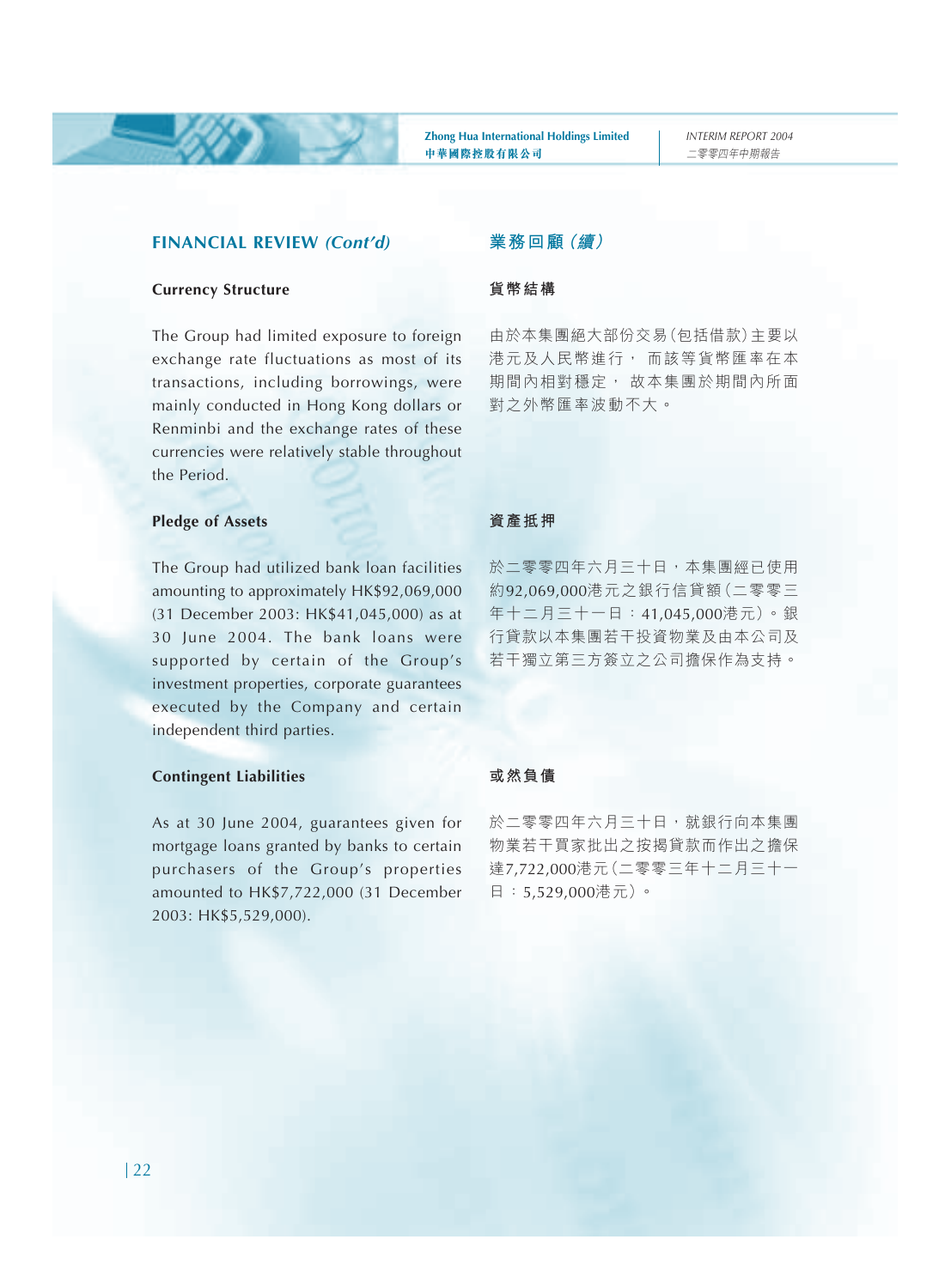#### **FINANCIAL REVIEW** *(Cont'd)*

#### **Material Acquisitions of Subsidiaries**

On 26 March 2004, the Group entered into a conditional agreement with an independent third party for the acquisition of 100% equity interest in Telesuccess International Limited ("Telesuccess") for a consideration of HK\$200,000,000. The sole asset of Telesuccess is its 80.9% equity interest in 廣州天城網絡通訊有限公司("Sky City"). Sky City is an integrated service provider to provide integrated service to online game developers and other broadband media providers in 2003.

Details of the acquisition of Telesuccess had been set out in a circular of the Company dated 31 May 2004. The transaction was completed on 11 June 2004.

#### **Employee And Remuneration Policy**

The Group employed approximately 54 full time staff in Hong Kong, Chongqing and Guangzhou, as at 30 June 2004. Employees are remunerated according to the nature of their job and market trend, with built-in merit components incorporated in the annual increment to reward and motivate individual performance. In Chongqing and Guangzhou, the Group provides staff welfare and bonuses to its employees in accordance with the prevailing labour law. In Hong Kong, other staff benefits include medical schemes, Mandatory Provident Fund Schemes and employee share option scheme.

#### **業務回顧(續)**

#### **重大附屬公司收購**

於二零零四年三月二十六日,本集團與一獨 立第三方就按代價 200,000,000港元收購 Telesuccess International Limited (「Telesuccess」)之100%股權訂立一項有條 件協議。Telesuccess之唯一資產為其於廣州 天城 網絡 通訊 有限 公司 (「廣州天城」) 之 80.9%股權。廣州天城已於二零零三年成為 一間綜合服務供應商,向網上遊戲發展商及 其他寬頻媒體供應商提供綜合服務。

收購Telesuccess之詳情載於本公司日期為二 零零四年五月三十一日之通函內。該項交易 於二零零四年六月十一日完成。

#### **僱員及薪酬政策**

於二零零四年六月三十日,本集團在香港、 重慶及廣州共僱用約54名全職僱員。本集團 根據員工之工作性質及市場趨勢釐定酬金, 每年加薪亦考慮個別員工之優異表現,以獎 勵及激勵員工爭取表現。就重慶及廣州而 言,本集團按現行勞工法例為員工提供福利 及花紅,而在香港則提供醫療計劃、強制性 公積金計劃及僱員購股權計劃等其他福利。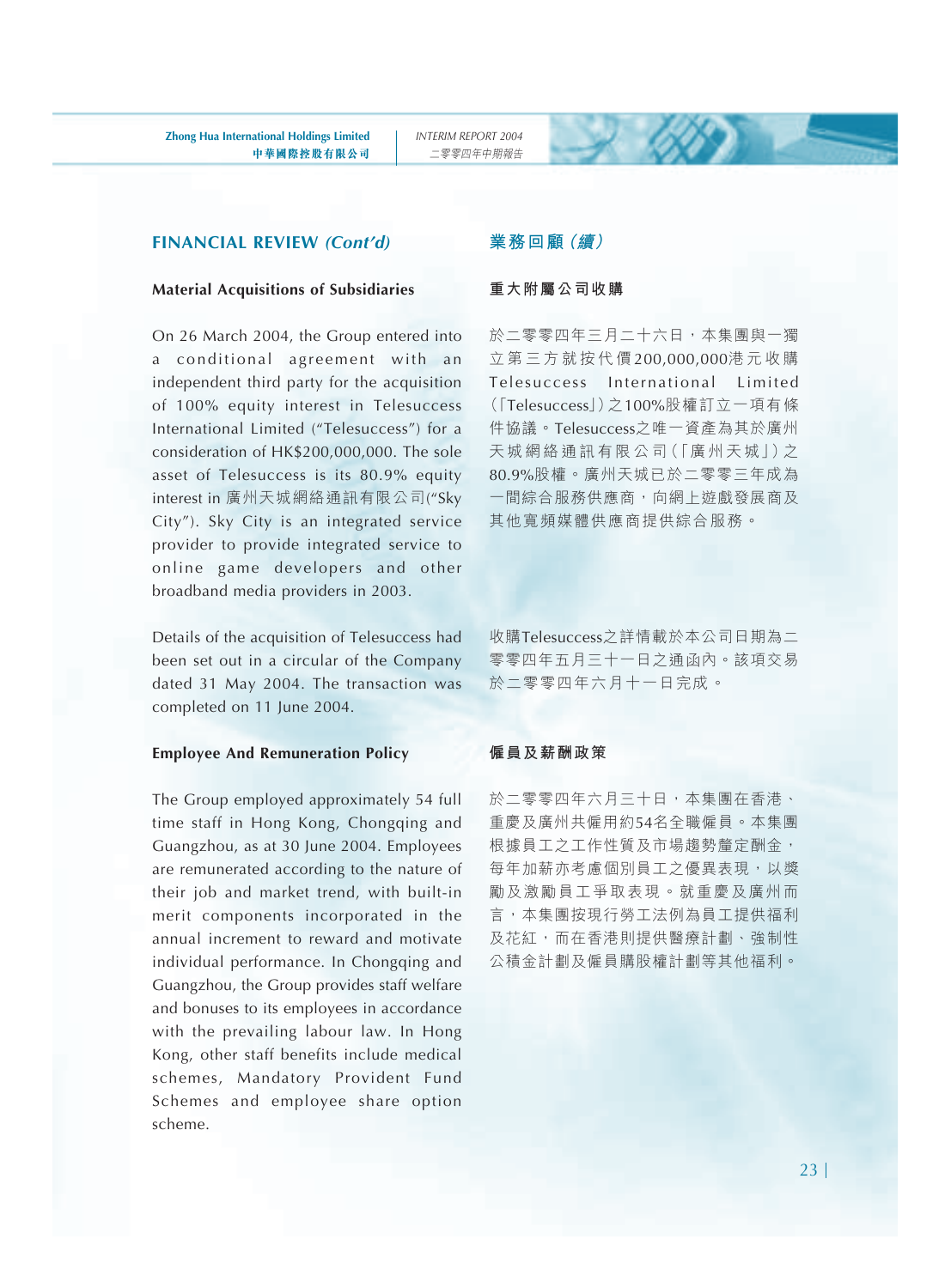#### **FINANCIAL REVIEW** *(Cont'd)*

#### **Post Balance Sheet Event**

Subsequent to the balance sheet date on 16 July 2004, the Company entered into a conditional subscription agreement in relation to the issue of bond in a principal amount of HK\$30,000,000 (the "Bond") to CNC Broadband Entertainment Corporation Limited. The maturity date of the Bond will be on the second anniversary from the date of the issue of the Bond. Assuming full conversion of the Bond at the initial conversion price of HK\$0.15 per share, subject to adjustment from time to time, 200,000,000 new shares will be issued by the Company. The proceeds will be used for the purpose of financing the Group's online games business operating in the PRC.

Details of the transaction were set out in the Company's press announcement dated 19 July 2004. The transaction was completed on 19 August 2004.

#### **PROSPECTS**

The Group is optimistic with the continuing economic growth in the PRC which creates numerous investment opportunities. The Group will continue to build on strength and expertise of its principal businesses and look for attractive investment opportunities in the PRC and prospects for growth. The Group will be more flexible in its future business expansion with aims to maximize shareholders' return.

#### **業務回顧(續)**

#### **結算日後事項**

於二零零四年七月十六日結算日後,本公司 就有關向 CNC Broadband Entertainment Corporation Limited發行本金額為 30,000,000港元之債券(「債券」)訂立一項有 條件認購協議。債券於發行日期後第二週年 日到期。假設按初步換股價每股0.15港元 (可不時予以調整)全數轉換債券,則本公司 將發行200,000,000股新股。所得款項將會 作為本公司於中國經營之網絡遊戲業務之所 需資金。

該交易之詳情載於本公司日期為二零零四年 七月十九日之報章公佈。該項交易於二零零 四年八月十九日完成。

#### **前景**

本集團對中國經濟增長及由此帶來的無限投 資商機充滿信心。本集團將繼續加強其主要 業務實力及提高專業水準﹐並在中國物色有 利商機及增長前景。本集團將更加靈活開拓 未來業務以使股東獲得最高回報。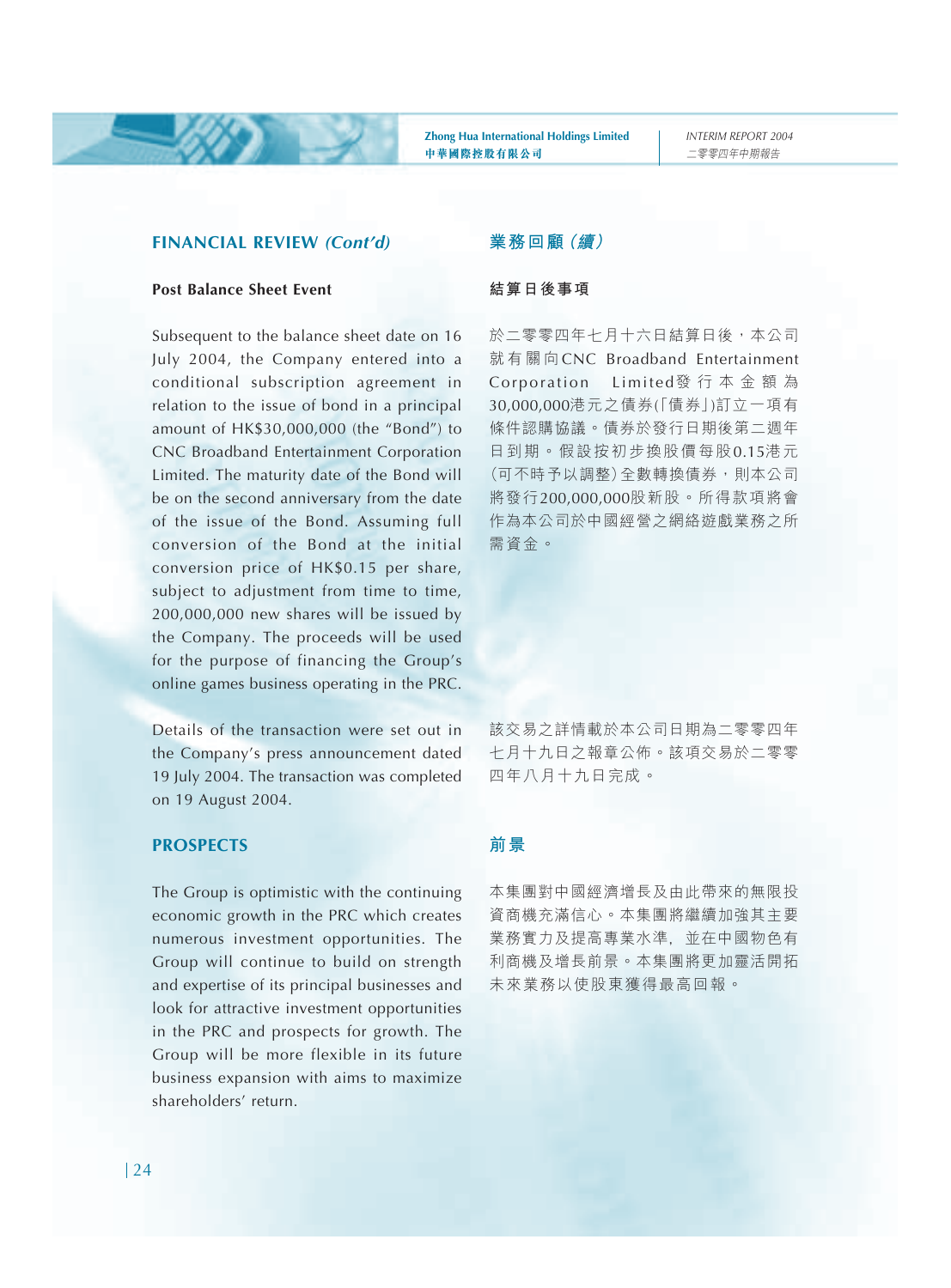#### **DIRECTORS'/CHIEF EXECUTIVE'S INTERESTS IN THE SHARES OF THE COMPANY AND ITS ASSOCIATED CORPORATIONS**

As at 30 June 2004, the interests and short positions of the Directors and chief executives of the Company in the shares, underlying shares or debentures of the Company or any of its associated corporations (within the meaning of Part XV of the Securities and Futures Ordinance ("SFO")) which were required to be notified to the Company and The Stock Exchange of Hong Kong Limited (the "Stock Exchange") pursuant to Divisions 7 and 8 of Part XV of the SFO (including interests and short positions which they were taken or deemed to have under such provisions of the SFO), the Model Code for Securities Transactions by Directors and which were required to be entered into the register pursuant to Section 352 of the SFO, were as follows:

#### **Long position in shares of the Company**

#### **董事/主要行政人員所擁有之本公司 及各相聯法團股份權益**

於二零零四年六月三十日,根據證券及期貨 條例(「證券及期貨條例」)第XV部第7及8分 部規定及根據上市公司董事進行證券交易標 準守則(「標準守則」)須知會本公司及香港聯 合交易所有限公司(「聯交所」),以及須根據 證券及期貨條例第352章規定載入登記冊之 本公司董事及主要行政人員於本公司或其任 何相聯法團(定義見證券及期貨條例第XV 部)之股份、相關股份或債券中之權益及淡 倉(包括根據該等證券及期貨條例規定被認 為或被視為擁有之權益及淡倉)如下:

#### **於本公司股份之長倉**

|                         |      | Number of shares held,<br>capacity and nature<br>of interest<br>Through<br>controlled corporation |                      |
|-------------------------|------|---------------------------------------------------------------------------------------------------|----------------------|
|                         |      | 所持股份數目、身份及                                                                                        | Percentage of the    |
|                         |      | 權益性質                                                                                              | issued share capital |
| <b>Name of Director</b> | 董事姓名 | 透過受控法團持有                                                                                          | 佔已發行股本百分比            |
| Ho Tsam Hung            | 何湛雄  | 270,000,000<br>(Note 1) (附註1)                                                                     | 7.84%                |
| Ho Pak Hung             | 何伯雄  | 270,000,000<br>(Note 2) (附註2)                                                                     | $7.84\%$             |
| Ho Kam Hung             | 何鑑雄  | 270,000,000<br>(Note 3) (附註3)                                                                     | $7.84\%$             |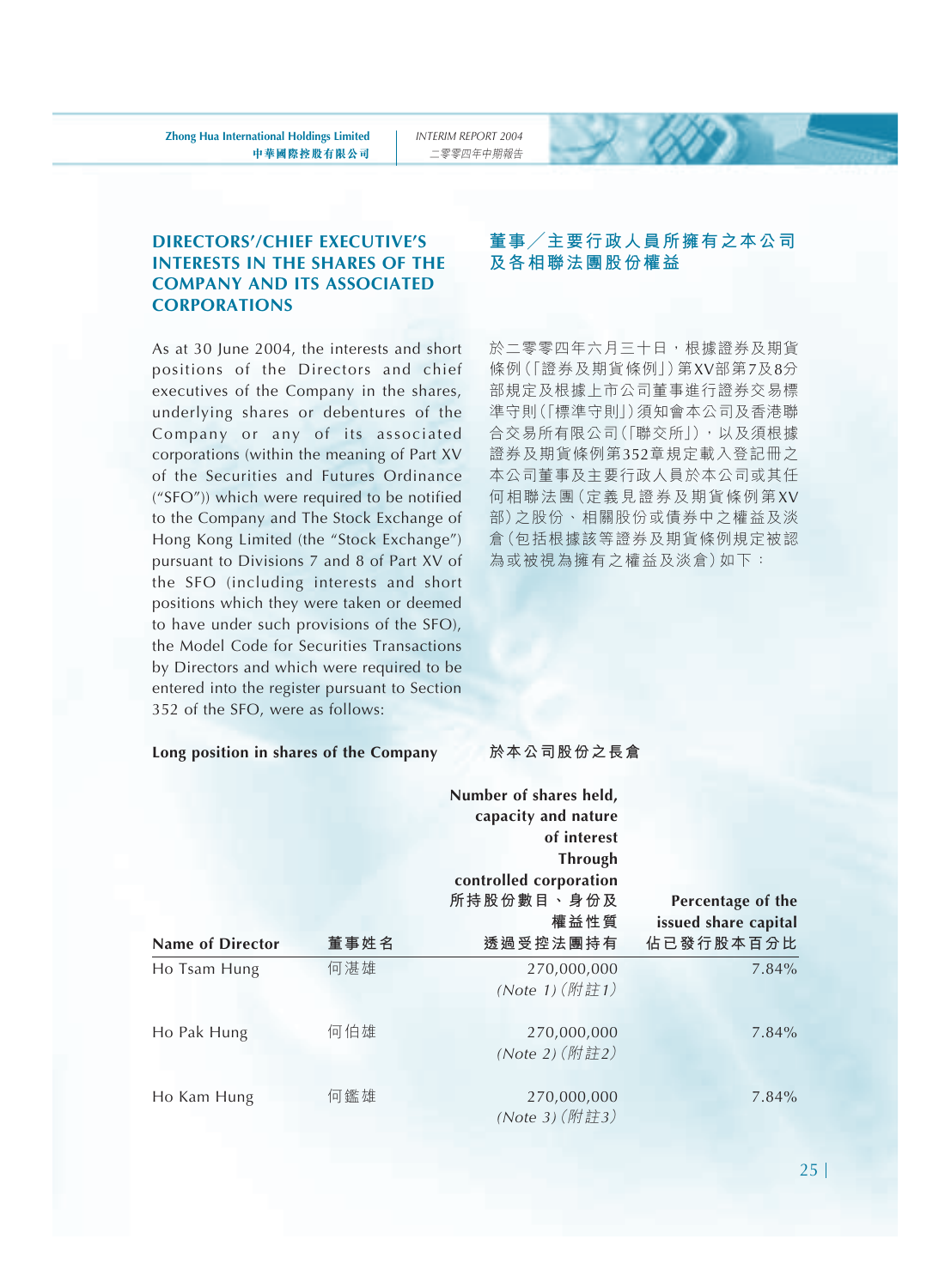#### **DIRECTORS'/CHIEF EXECUTIVE'S INTERESTS IN THE SHARES OF THE COMPANY AND ITS ASSOCIATED CORPORATIONS** *(Cont'd)*

*Notes:*

- (1) 270,000,000 shares are beneficially held by Ho Tsam Hung through Morgan Estate Assets Limited.
- (2) 270,000,000 shares are beneficially held by Ho Pak Hung through On Tai Profits Limited.
- (3) 270,000,000 shares are beneficially held by Ho Kam Hung through Morcambe Corporation.

The interests of the Directors in the share options of the Company are separately disclosed under the heading "Share Option Scheme" below.

#### **SHARES IN ASSOCIATED CORPORATIONS OF THE COMPANY**

At 30 June 2004, the following Directors of the Company had interests in the non-voting deferred shares in certain of the Company's subsidiaries:

#### **Long position in shares of the associated corporations**

(a) Interests in the non-voting deferred shares of Smart Hero (Holdings) Limited

#### **董事/主要行政人員所擁有之本公司 及各相聯法團股份權益(續)**

附註:

- (1) 270,000,000股由何湛雄透過Morgan Estate Assets Limited實益持有。
- (2) 270,000,000股由何伯雄透過On Tai Profits Limited實益持有。
- (3) 270,000,000股由何鑑雄透過 Morcambe Corporation實益持有。

董事於本公司購股權之權益於以下題為「購 股權計劃」部份中另行披露。

#### **本公司相聯法團股份**

於二零零四年六月三十日,下列董事所擁有 之本公司若干附屬公司無投票權遞延股之權 益如下:

#### **於相聯法團股份之長倉**

(a) 所擁有之超霸控股有限公司無投票權遞 延股份權益

|                  |      | Number of shares        |                      |
|------------------|------|-------------------------|----------------------|
|                  |      | held and nature of      |                      |
|                  |      | interest                |                      |
|                  |      | <b>Beneficial owner</b> |                      |
|                  |      | 所持股份數目及                 | Percentage of the    |
|                  |      | 權益性質                    | issued share capital |
| Name of Director | 董事姓名 | 實益擁有人                   | 佔已發行股本百分比            |
| Ho Tsam Hung     | 何湛雄  | 91                      | 30.13%               |
| Ho Pak Hung      | 何伯雄  | 91                      | 30.13%               |
| Ho Kam Hung      | 何鑑雄  | 91                      | 30.13%               |
|                  |      |                         |                      |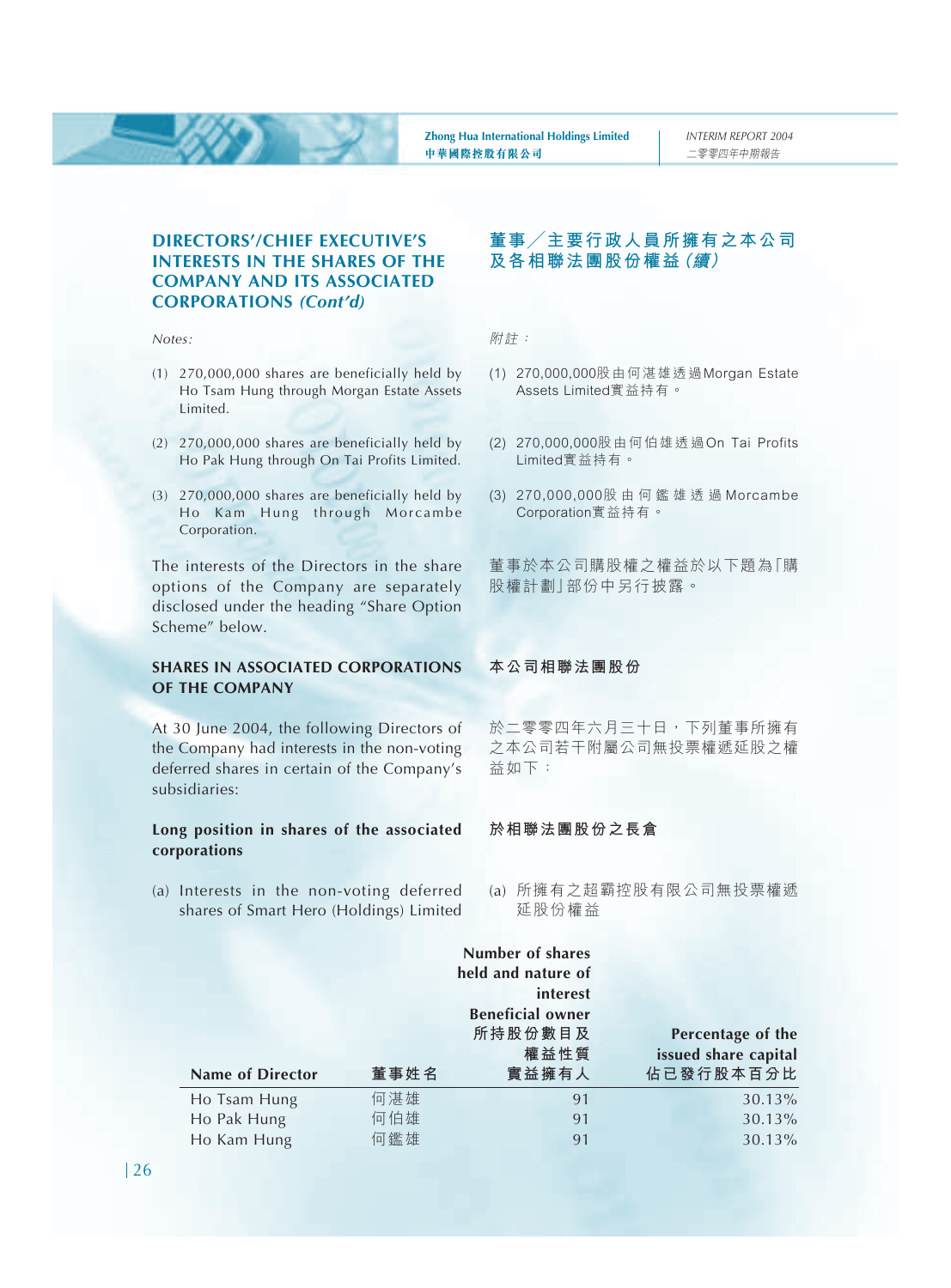*INTERIM REPORT 2004* 二零零四年中期報告

#### **DIRECTORS'/CHIEF EXECUTIVE'S INTERESTS IN THE SHARES OF THE COMPANY AND ITS ASSOCIATED CORPORATIONS** *(Cont'd)*

#### **SHARES IN ASSOCIATED CORPORATIONS OF THE COMPANY** *(Cont'd)*

(b) Interests in the non-voting deferred shares of China Land Realty Investment Limited

#### **董事/主要行政人員所擁有之本公司 及各相聯法團股份權益(續)**

**本公司相聯法團股份**(續)

(b) 所擁有之中華置業地產投資有限公司無 投票權遞延股份權益

|                         |      | Number of               |                      |
|-------------------------|------|-------------------------|----------------------|
|                         |      | shares held and         |                      |
|                         |      | nature of interest      |                      |
|                         |      | <b>Beneficial owner</b> |                      |
|                         |      | 所持股份數目及                 | Percentage of the    |
|                         |      | 權益性質                    | issued share capital |
| <b>Name of Director</b> | 董事姓名 | 實益擁有人                   | 佔已發行股本百分比            |
| Ho Tsam Hung            | 何湛雄  | 91                      | 30.13%               |
| Ho Pak Hung             | 何伯雄  | 91                      | 30.13%               |
| Ho Kam Hung             | 何鑑雄  | 91                      | 30.13%               |

All the above mentioned non-voting deferred shares carry no rights to dividends, to receive notice of or to attend or vote at any general meeting of the relevant company, or to participate in any distribution on winding-up.

Save as disclosed above, as at 30 June 2004, to the knowledge of the Company, none of the directors or chief executive of the Company had or was deemed to have any interest or short position in the shares, underlying shares and debentures of the Company or any associated corporations (within the meaning of Part XV of the SFO) as recorded in the register to be kept under section 352 of the SFO or as otherwise notified to the Company and the Stock Exchange pursuant to Divisions 7 and 8 of Part XV of the SFO and the Model Code.

上述所有無投票權遞延股份無權獲派股 息、接收有關公司之股東週年大會通告 或出席任何大會或於大會上投票﹐或參 與任何清盤資產分派。

除上文所披露者外,據本公司所知,於 二零零四年六月三十日,根據證券及期 貨條例第352條規定設置之登記冊所記 錄,概無任何本公司董事或主要行政人 員於本公司或其任何相聯法團(定義見 證券及期貨條例第XV部)之股份、相關 股份及債券中擁有或被視為擁有任何權 益或淡倉,或根據證券及期貨條例第XV 部第7及8分部及標準守則須知會本公司 及聯交所之權益或淡倉。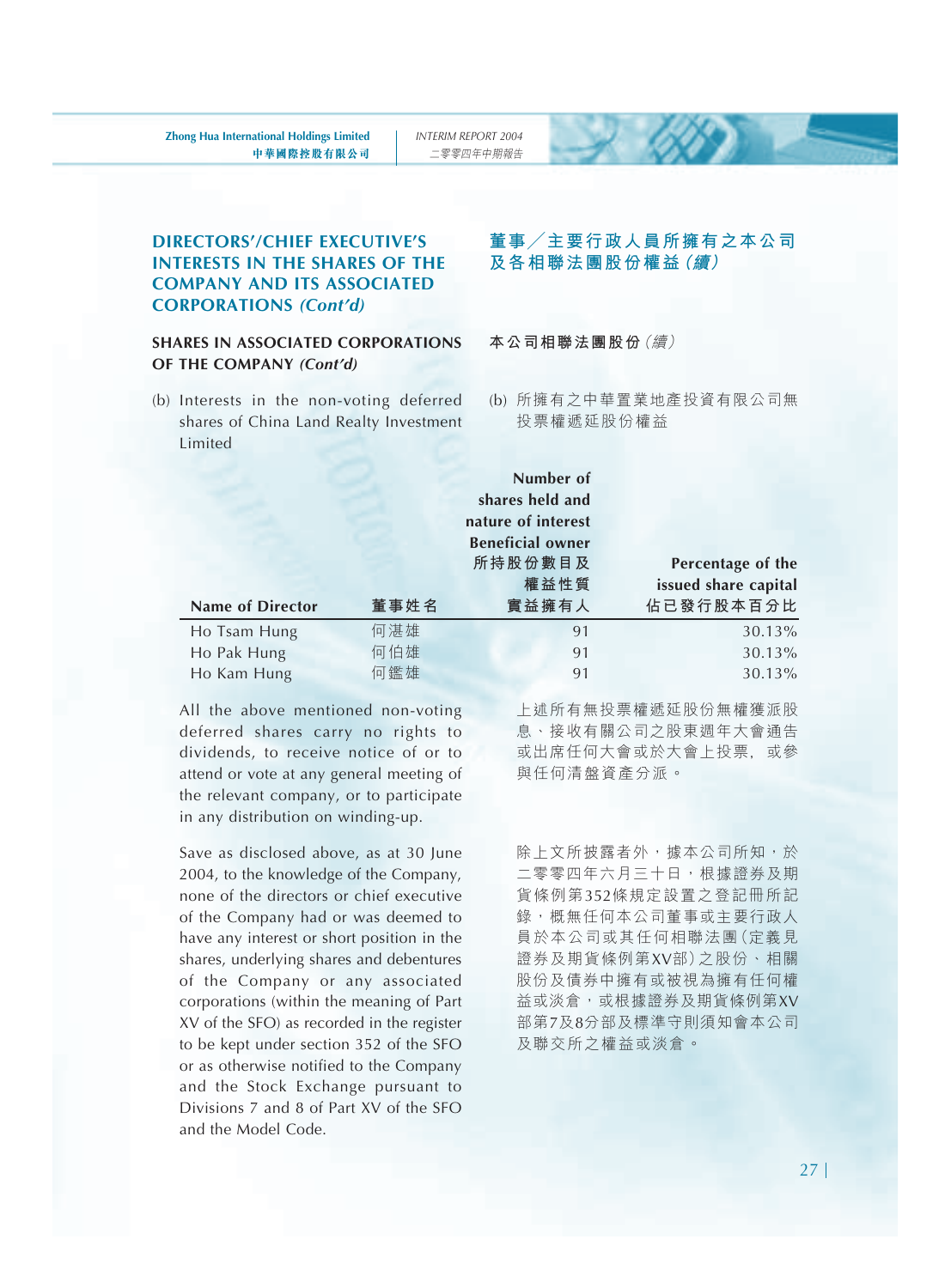#### **DIRECTORS' RIGHTS TO ACQUIRE SHARES**

Apart from as disclosed under the headings "Directors'/chief executive's interests in the shares of the Company and its associated corporations" above and "Share option scheme" below, at no time during the Period were rights to acquire benefits by means of the acquisition of shares in or debentures of the Company or any other body corporate granted to any director or their respective spouse or children under 18 years of age, or were any such rights exercised by them; or was the Company or any of its subsidiaries a party to any arrangement to enable the directors or their respective spouse or children under 18 years of age to acquire such rights in any other body corporate.

#### **SHARE OPTION SCHEME**

The Company's share option scheme which was adopted on 19 September 1997 (the "Old Scheme") was terminated and replaced by a new share option scheme (the "New Scheme") on 11 June 2002. No share option was granted under the New Scheme since the adoption date on 11 June 2002.

The principal purpose of the New Scheme is to provide eligible participants with the opportunity to acquire proprietary interests in the Company and as an incentive to work towards enhancing the value of the Company and its shares for the benefit of the Company and its shareholders as a whole.

#### **董事購買股份之權利**

除上文「董事/主要行政人員所擁有之本公 司及各聯繫公司股份權益」及下文「購股權計 劃」所披露者外,於本期間內任何時間,概 無將可藉購入本公司或任何其他法人團體之 股份或債券而獲得利益之權利授予任何董 事、彼等各自之配偶或18歲以下子女,而彼 等亦概無行使該等權利。本公司或其附屬公 司亦無參與訂立任何安排,使董事、彼等各 自之配偶或18歲以下子女可自任何其他法人 團體獲得該等權利。

#### **購股權計劃**

本公司於一九九七年九月十九日採納之購股 權計劃(「舊計劃」)已於二零零二年六月十一 日終止,並由新購股權計劃(「新計劃」)取 代。自於二零零二年六月十一日採納新計劃 後,概無根據新計劃授出購股權。

新計劃主要旨在給予合資格參與者獲得本公 司權益之機會,並作為致力提高本公司及其 股份之價值之誘因,使本公司及全體股東得 益。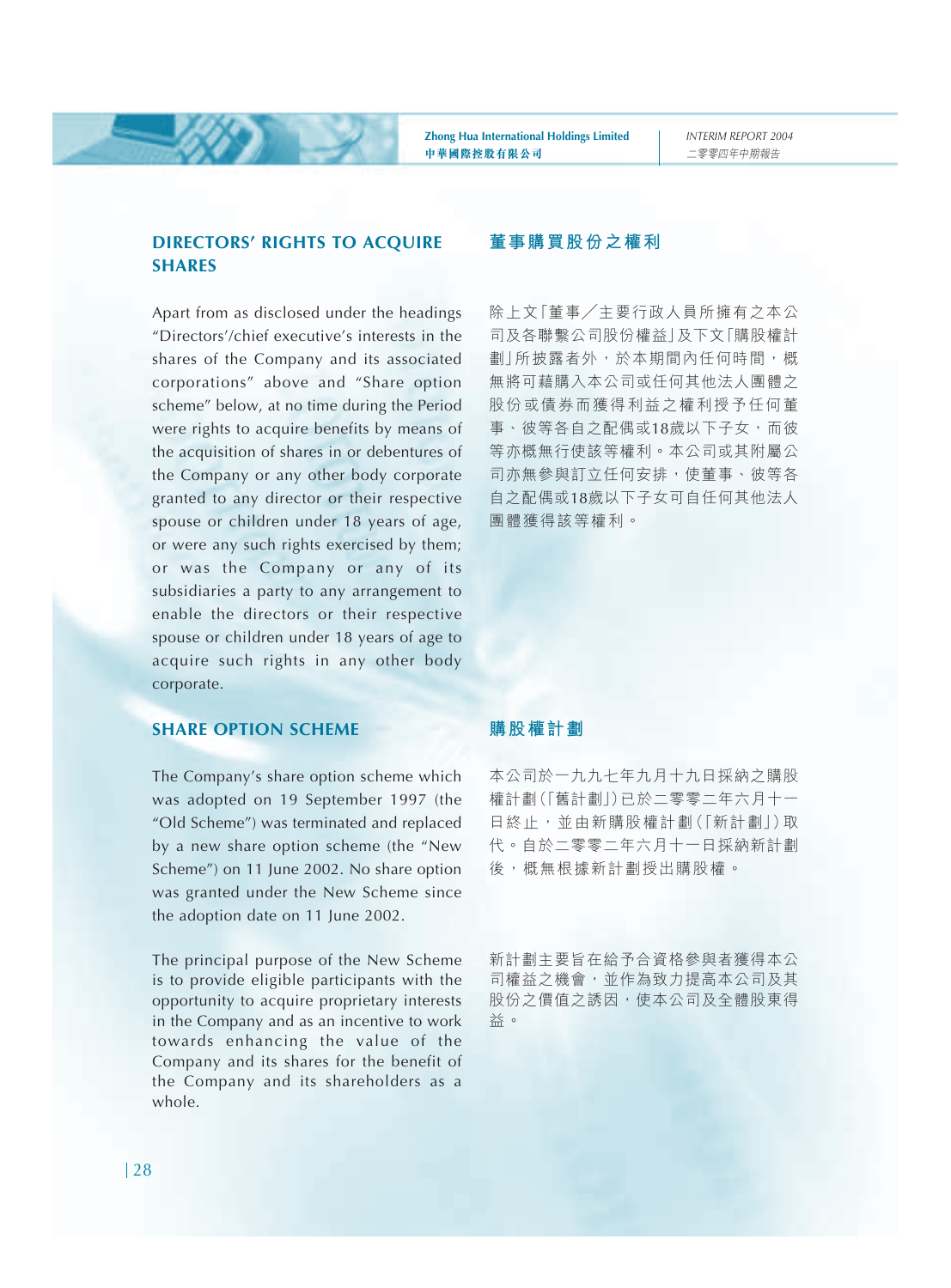#### **SHARE OPTION SCHEME** *(Cont'd)*

The options granted under the Old Scheme will remain in full force and effect, details of the options granted under the Old Scheme are as follows:

#### **購股權計劃(續)**

根據舊計劃授出之購股權仍具十足效力及作 用,根據舊計劃授出之購股權詳情如下:

| Name or category<br>of participant<br>參與者<br>名稱及類別 |     | <b>Options outstanding</b><br>at beginning and<br>at end of period<br>期初及期末尚未行使<br>之購股權數目 | <b>Exercise period</b><br>of share options<br>購股權<br>行使期間                        | Exercise<br>price of<br>share options<br>購股權<br>行使價<br>HK\$ 港元 |
|----------------------------------------------------|-----|-------------------------------------------------------------------------------------------|----------------------------------------------------------------------------------|----------------------------------------------------------------|
| <b>Directors</b>                                   | 董事  |                                                                                           |                                                                                  |                                                                |
| Ho Tsam Hung                                       | 何湛雄 | 27,500,000                                                                                | 1 December 2001 to<br>1 December 2004<br>二零零一年十二月一日至                             | 0.1395                                                         |
| Ho Pak Hung                                        | 何伯雄 | 27,500,000                                                                                | 二零零四年十二月一日<br>1 December 2001 to<br>1 December 2004<br>二零零一年十二月一日至<br>二零零四年十二月一日 | 0.1395                                                         |
| Ho Kam Hung                                        | 何鑑雄 | 27,500,000                                                                                | 1 December 2001 to<br>1 December 2004<br>二零零一年十二月一日至<br>二零零四年十二月一日               | 0.1395                                                         |
|                                                    |     | 82,500,000                                                                                |                                                                                  |                                                                |
| Other employees in 其他僱員(合共)<br>aggregate           |     | 8,000,000                                                                                 | 1 December 2001 to<br>1 December 2004<br>二零零一年十二月一日至<br>二零零四年十二月一日               | 0.1395                                                         |
|                                                    |     | 90,500,000                                                                                |                                                                                  |                                                                |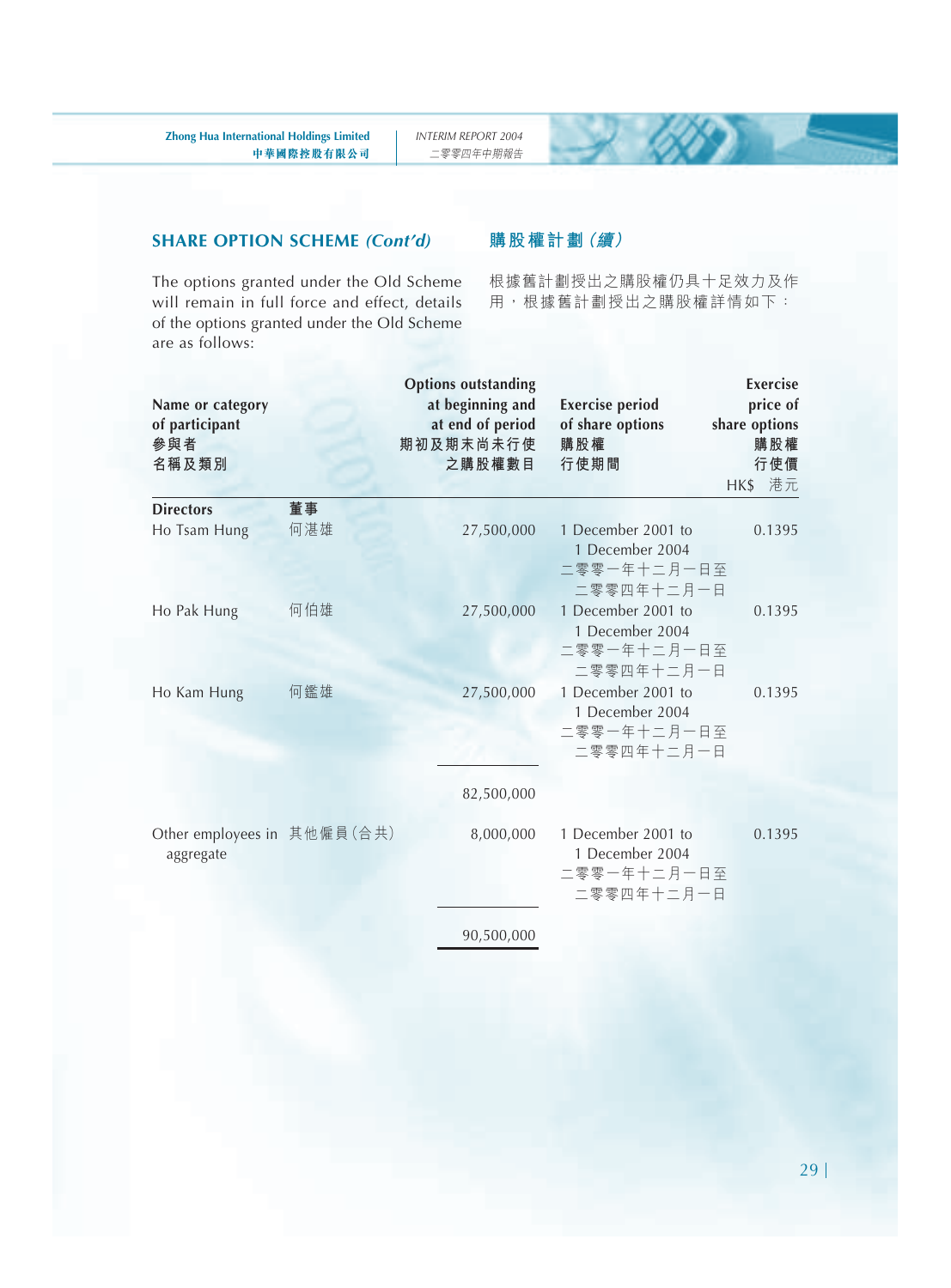#### **SUBSTANTIAL SHAREHOLDERS**

As at 30 June 2004, as far as is known to the Directors or the chief executive of the Company, the following persons (other than Directors or chief executive of the Company) had interests or short positions in the shares and underlying share as recorded in the register required to be kept under section 336 of the SFO:

#### **主要股東**

於二零零四年六月三十日,據本公司任何董 事或主要行政人員所知,以下人士(本公司 之董事或主要行政人員除外)擁有登記於根 據證券及期貨條例第336條之規定存置之登 記冊之股份及相關股份中之權益或淡倉如 下:

#### **Long position in shares of the Company**

#### **於本公司股份之長倉**

|                                                   |                                |                    | Percentage    |
|---------------------------------------------------|--------------------------------|--------------------|---------------|
|                                                   |                                |                    | of the issued |
|                                                   | Capacity and                   | Number of          | share capital |
| <b>Name</b>                                       | <b>Nature of interest</b>      | <b>Shares held</b> | 佔已發行          |
| 名稱                                                | 身份及權益性質                        | 所持股份數目             | 股本百分比         |
| High Rank Enterprises Limited - Note 1<br>$-$ 附註1 | Beneficial owner<br>實益擁有人      | 1,140,000,000      | 33.10%        |
| Mr. Man O Fu                                      | Beneficial owner               | 464,396,284        | 13.48%        |
| 文柯富先生                                             | 實益擁有人                          |                    |               |
| Morgan Estate Assets Limited - Note 2<br>$-$ 附註2  | Controlled corporation<br>受控法團 | 270,000,000        | 7.84%         |
| On Tai Profits Limited - Note 3<br>$-$ 附註3        | Controlled corporation<br>受控法團 | 270,000,000        | 7.84%         |
| Morcambe Corporation - Note 4<br>$-$ 附註4          | Controlled corporation<br>受控法團 | 270,000,000        | 7.84%         |
| Ms. Yeung Ching Yi - Note 5<br>楊靜儀女士-附註5          | Spouse<br>配偶                   | 270,000,000        | 7.84%         |
| Ms. Liang Gui Fen - Note 6<br>梁桂芬女士-附註6           | Spouse<br>配偶                   | 270,000,000        | 7.84%         |
| Ms. Ye Jia Li - Note 7<br>葉家禮女士-附註7               | Spouse<br>配偶                   | 270,000,000        | 7.84%         |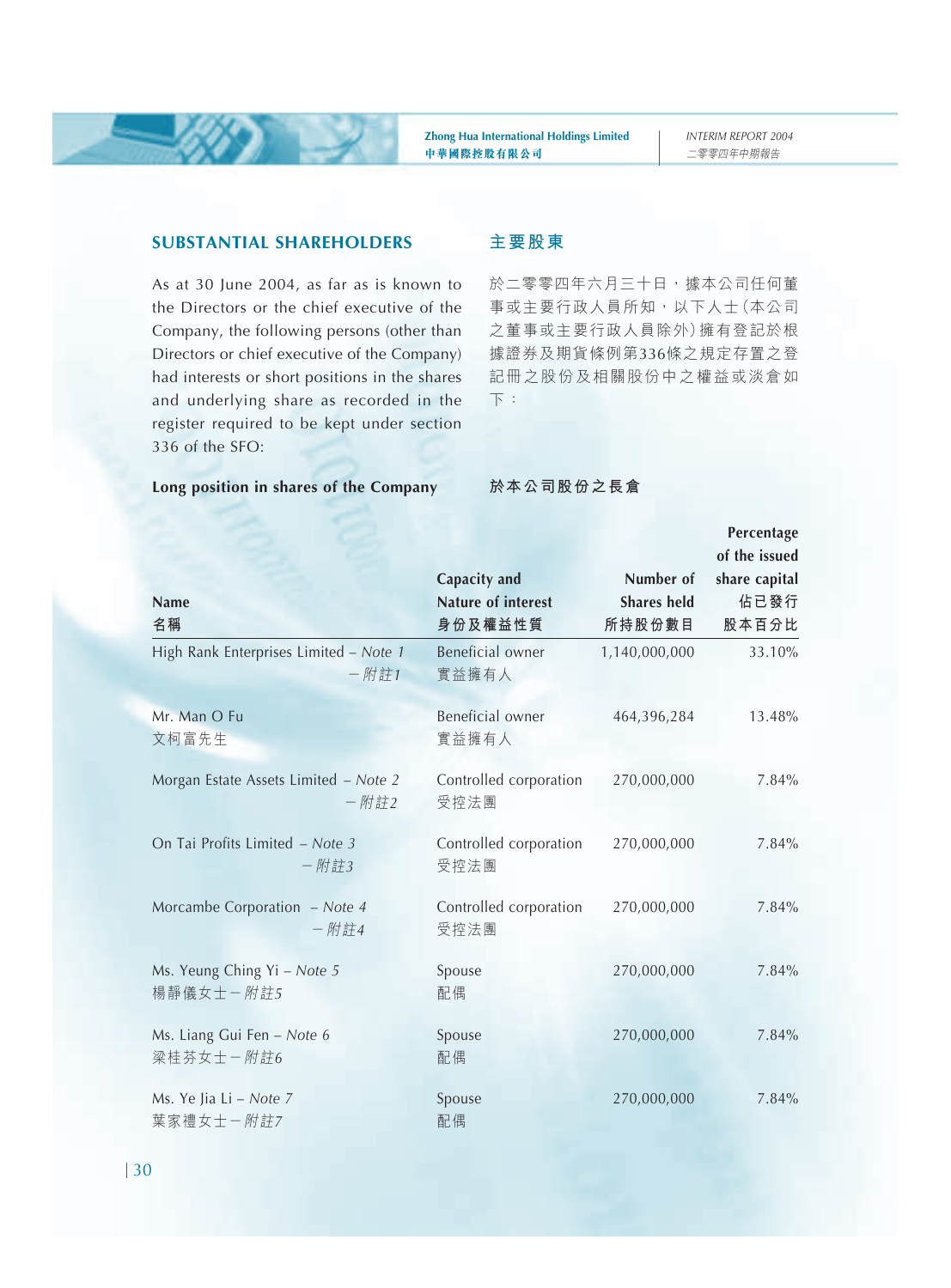#### **SUBSTANTIAL SHAREHOLDERS** *(Cont'd)*

- *Note 1* Each of Mr. Ho Tsam Hung, Mr. Ho Pak Hung and Mr. Ho Kam Hung, being the executive Directors, is interested in approximately 31.58% of the issued share capital of High Rank Enterprises Limited.
- *Note 2* Morgan Estate Assets Limited is wholly owned by Mr. Ho Tsam Hung.
- *Note 3* On Tai Profits Limited is wholly owned by Mr. Ho Pak Hung.
- *Note 4*  Morcambe Corporation is wholly owned by Mr. Ho Kam Hung.
- *Note 5* As Ms. Yeung Ching Yi is the spouse of Mr. Ho Tsam Hung, she is deemed to be interested in the 270,000,000 shares held by Morgan Estate Assets Limited.
- *Note 6* As Ms. Liang Gui Fen is the spouse of Mr. Ho Pak Hung, she is deemed to be interested in the 270,000,000 shares held by On Tai Profits Limited.
- *Note 7* As Ms. Ye Jia Li is the spouse of Mr. Ho Kam Hung, she is deemed to be interested in the 270,000,000 shares held by Morcambe Corporation.

Save as disclosed above, as at 30 June 2004, the Directors and the chief executive were not aware of any other person who had an interest or short position in the shares and underlying shares of the Company as recorded in the register required to be kept under section 336 of the SFO.

#### **主要股東(續)**

- 附註1 何湛雄先生、何伯雄先生及何鑑雄先生 均為執行董事,各持有 High Rank Enterprises Limited已發行股本約 31.58%權益。
- 附註2 Morgan Estate Assets Limited由何湛 雄先生全資擁有。
- 附註3 On Tai Profits Limited由何伯雄先生全 資持有。
- 附註4 Morcambe Corporation由何鑑雄先生全 資擁有。
- 附註5 因楊靜儀女士為何湛雄先生配偶,故楊 靜儀女士被視為於 Morgan Estate Assets Limited所持有之270,000,000股 股份中擁有權益。
- 附註6- 因梁桂芬女十為何伯雄先生配偶,故梁 桂芬女士被視為於 On Tai Profits Limited所持有之270,000,000股股份中 擁有權益。
- 附註7 因葉家禮女士為何鑑雄先生配偶,故葉 家禮女士被視為於 Morcambe Corporation所持有之270,000,000股股 份中擁有權益。

除上文所披露者外,於二零零四年六月三十 日,董事及主要行政人員並不知悉有任何人 士擁有登記於根據證券及期貨條例第336條 之規定存置之登記冊之本公司股份及相關股 份中之權益或淡倉。